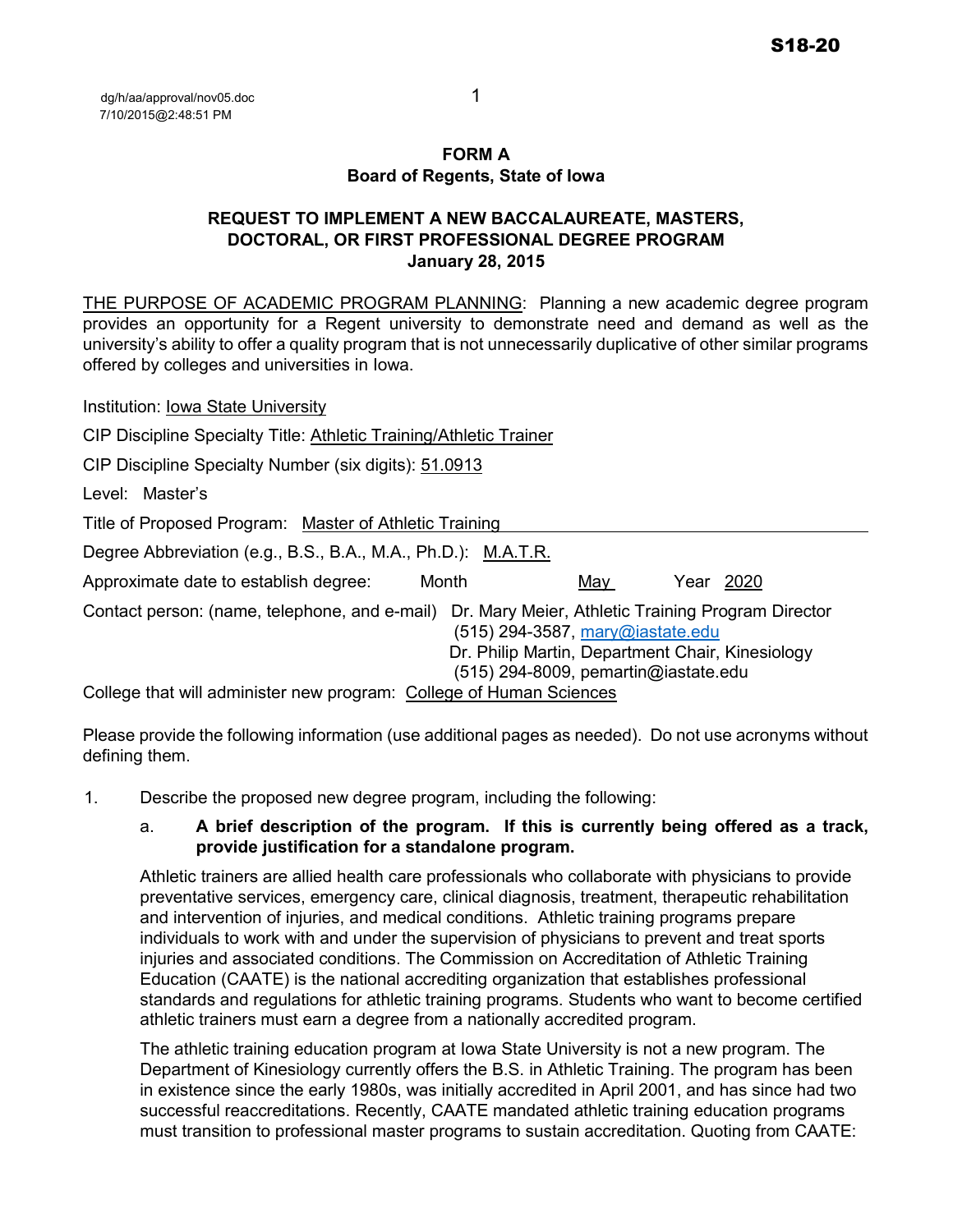"CAATE accredited professional athletic training programs must result in the granting of a master's degree in Athletic Training. The program must be identified as an academic athletic training degree in institutional academic publications. The degree must appear on the official transcript similar to normal designations for other degrees at the institution. Baccalaureate programs may not admit, enroll, or matriculate students into the athletic training program after the start of the fall term 2022" [\(https://caate.net/becoming-an-athletic-trainer/\)](https://caate.net/becoming-an-athletic-trainer/). Graduating students cannot become a candidate to sit for the BOC examination and become a certified athletic trainer and licensed in the profession unless they complete an accredited athletic training education program. This proposal for a new graduate degree program in Athletic Training is in direct response to the CAATE requirement.

The proposed program is a year-round, 24-month, 58-credit professional master's degree in Athletic Training, for which we will seek accreditation from CAATE. Based on a 2018 review of 78 existing professional master's programs in Athletic Training nationally, credit requirements ranged from 39 to 86 semester credits (mean = 58.3 credits, median = 59 credits) Thus, the 58 credit requirement of the proposed program is consistent with national trends. The overall academic goal is to prepare students for successful completion of the Board of Certification (BOC) examination and to enter the athletic training profession as skilled and prepared clinicians. Students will be taught essential athletic training didactic knowledge and clinical skills based on the Athletic Training Education Competencies established by CAATE. Students will be exposed to higher level graduate coursework and experiences including evidence-based practice and research, critical analysis of evidence, and common clinical conditions seen in varying areas of physically active patients. A strong inter-professional collaboration within the medical community will be part of the curriculum and immersive clinical experiences. The students will gain clinical experiences in several areas, on and off campus.

## b. **A statement of academic objectives;**

Specific objectives of the program are to: 1) prepare athletic training students for the BOC certification examination; 2) produce high quality athletic trainers prepared for employment in educational, clinical, and professional settings; 3) promote professional and ethical conduct; 4) provide students equal opportunity to develop their skills both in the classroom and in the clinical settings; 5) continually update the curricular offerings to provide the athletic training student current evidence-based knowledge in the profession; 6) provide high quality instruction in the classroom and clinical experiences; 7) assist students in gaining employment upon graduation; 8) promote development of professional networking through attendance at professional and educational meetings; 9) foster appreciation of athletic training as a component of sports medicine; and 10) foster the affective, caring side of athletic training.

Learning outcomes reflect specific educational competencies and clinical proficiencies established by CAATE programmatic accreditation standards. Currently, accredited professional master's degree programs are to abide by the 2020 accreditation standards. There are 105 standards organized into the following five categories: 1) program design and quality, 2) program delivery, 3) curricular content, 4) institutional organization and administration, and 5) program resources.

Outcomes will be assessed and measured by several methods including written examinations, clinical practicum examinations, and other hands-on clinical proficiencies, laboratory projects, and completion of the required coursework. Accreditation standards require program-specific outcomes and include measures such as student learning, quality of instruction, and overall program effectiveness. Programs must measure program graduation rate, retention rate, and graduate placement rate. Board of Certification pass rate must meet or exceed a three-year aggregate of 70% first-time pass rate on the BOC examination. The ISU Athletic Training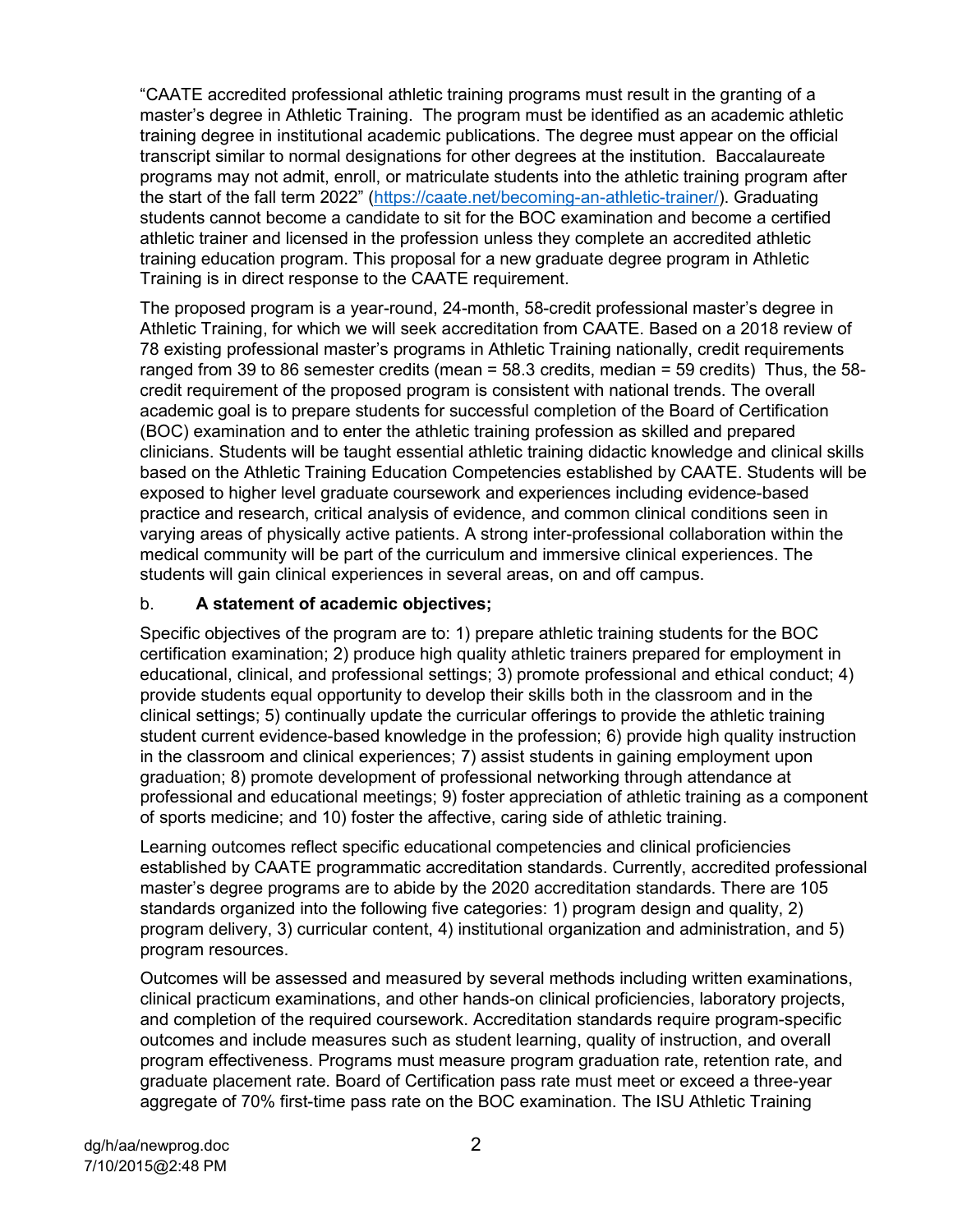Program has an 88% first-time pass rate on the BOC certification for the most recent three-year period.

## c. **What the need for the program is and how the need for the program was determined;**

Iowa State University has a successful athletic training program educating and preparing athletic training students for entry into the profession. Our graduation, job placement, and pass rate for the Board of Certification examination are all well above the national average and our alumni are successful in diverse job settings in the state and around the country. The recent accreditation requirement for a degree transition from a bachelor's degree to a professional master's degree is the driving force to seek this new degree. Interest from prospective students continues to be strong and supports the need to transition the ISU program to a professional master's program.

## d. **The relationship of the proposed new program to the institutional mission and how the program fits into the institution's and college's strategic plan;**

The mission of the proposed program (to provide high quality education striving to instill in the students the intellectual curiosity, knowledge and skills essential for their development) is consistent with Iowa State University's mission to "create, share, and apply knowledge to make Iowa and the world a better place." The proposed program contributes to Iowa State University and the College of Human Science's mission by meeting the needs of communities, schools, and other organizations by linking discovery, science, creativity, and practice; applying the knowledge of learning in all endeavors; and developing leaders for roles in education, business and industry, and health and human services. Members of the College of Human Sciences community strive to improve the quality of people's lives-helping them learn better, live longer and healthier, and lead lives that are more productive and fulfilling. The athletic training profession fits very well into the College mission and the overall service philosophy and in making the world a better place.

The strategic plans of ISU, College of Human Sciences, Department of Kinesiology, and the Athletic Training Education Program overlap in focusing on people and their potential, improving lives, and creating and expanding knowledge. Land-grant principles and outreach activities are interspersed throughout the program and emphasized to students, faculty, and staff.

### e. **The relationship of the proposed new program to other existing programs at the institution; describe how the proposed program will enhance other programs at the university. Will the proposed program duplicate existing programs at the university?**

The Athletic Training Education Program has benefited from a well-established, strong, and collaborative relationship between the Department of Kinesiology and ISU Athletics. The Department of Kinesiology will serve as the academic home for the new degree program. Although the MATR will be the department's only professional master's program, it will fit well with other graduate program specializations in the Department of Kinesiology. Athletic training graduate students will take several common graduate courses within the department while also completing highly specialized athletic training coursework to meet program requirements. Outside the academic program, athletic training graduate students will gain clinical experience by providing first aid services in a structured educational setting for other departments, academic clubs, social organizations, intramural and club activities, and other groups. The students also participate in various outreach activities within the university, community, and state (e.g., Special Olympics) to develop their management, leadership, interpersonal, and problem-solving skills.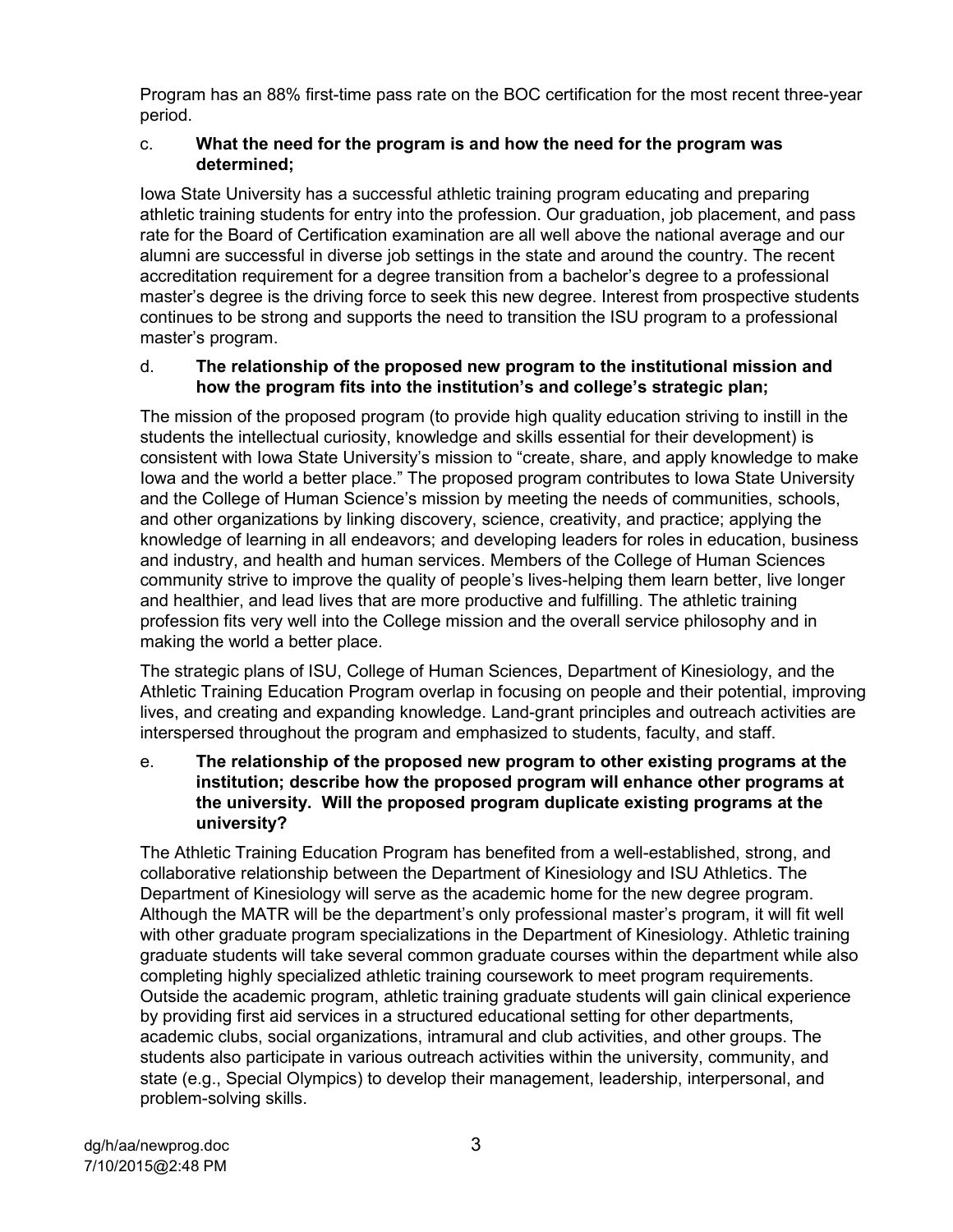f. **The relationship of the proposed new program to existing programs at other colleges and universities in Iowa, including how the proposed program is different or has a different emphasis than the existing programs.** 

The University of Northern Iowa has a professional master's athletic training program (effective summer 2018). Loras College has a 3+2 dual degree program in athletic training and are now (fall 2018) accepting applications for their Master of Athletic Training. Grand View University and Drake University are now seeking accreditation by CAATE for professional master's programs. The University of Iowa, Northwestern College, and Upper Iowa University have indicated their intent to establish professional master's programs and are at various stages of the program development, approval, and accreditation process.

Iowa State University was the second institution in Iowa to achieve external accreditation for an undergraduate athletic training education program. Due to stringent accreditation standards, the degree programs at all three Regent institutions are similar in their didactic requirements. Nevertheless, differences exist in clinical experiences, student recruitment areas, and program philosophies. Enrollment limitations exist in all programs because of CAATE policies regarding supervision of athletic training students in the clinical settings and in their clinical experiences. CAATE recommends a ratio of no more than eight students per clinical preceptor.

ISU has a collegial relationship with the other athletic training programs in the state. Most of our graduating students seek employment as an athletic trainer in the collegiate setting, whereas other schools in the state have a stronger emphasis on placing students in physical therapy school or in the high school setting following graduation.

### g. **Special features or conditions that make the institution a desirable, unique, or appropriate place to initiate such a degree program.**

Iowa State University is the land grant institution in Iowa and is one of a few institutions to provide athletic training students extensive hands-on clinical experience early in their academic preparation. A clear strength of the current undergraduate program and proposed MATR is the strong relationship between the Department of Kinesiology and ISU Athletics. This relationship results in numerous opportunities for clinical experiences with collegiate athletes under the supervision full time clinical athletic trainers who have 20 or more years of clinical experience and have served as didactic instructors and clinical preceptors for our students. While many of our students come from Iowa and surrounding states (e.g. Minnesota, Illinois, Wisconsin), we also draw students from around the country (e.g., Washington, California, Virginia, Arizona, Tennessee, Michigan, Colorado) and occasionally international students (e.g., Malaysia, Sweden, Kazakhstan). We are unique in that our program has eight former students or staff who are in the National Athletic Trainers Association Hall of Fame, which is reflection of the long and successful history of our program in preparing highly competent athletic training clinicians and individuals who are committed to leadership and service to the profession on a national scale.

## h. **Are the university's personnel, facilities, and equipment adequate to establish and maintain a high quality program?**

Through the partnership between the Department of Kinesiology and ISU Athletics, our students are educated in well-equipped clinical and teaching facilities. The Department of Kinesiology currently has two full-time athletic training faculty and has a plan for the addition of a third faculty member dedicated to the didactic portion of the program. Once the third faculty member is recruited, program resources will exceed minimum CAATE requirements. Four additional clinical athletic trainers in ISU Athletics, each with more than 20 years of clinical experience, have been identified as potential graduate lecturers for the MATR program. These certified athletic trainers currently serve various athletic teams and are clinical preceptors for athletic training students. These clinical professionals have multiple certifications in a broad spectrum of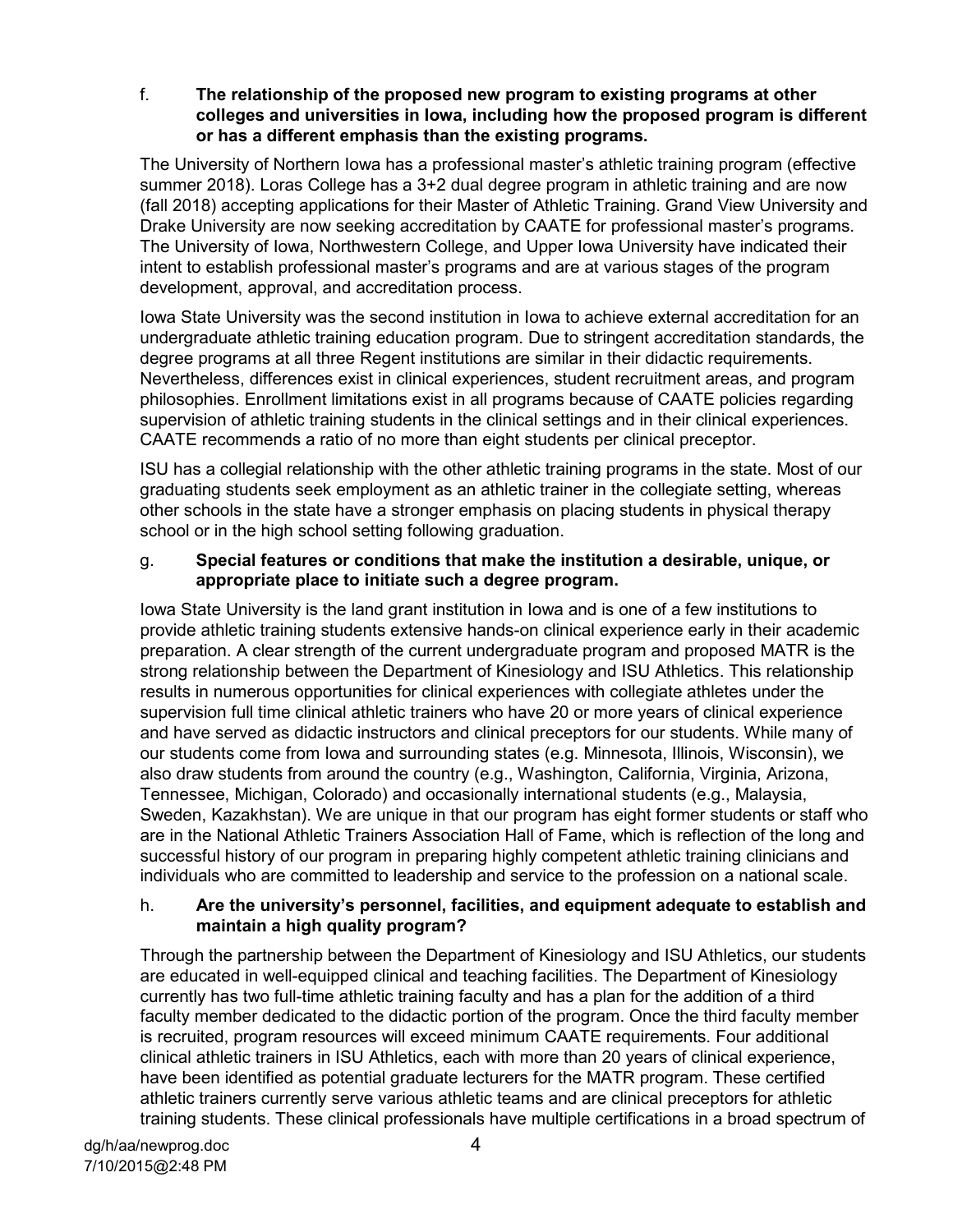specialty treatment techniques. Clinical preceptors from Ames High School, McFarland Clinic, and Mary Greeley Medical Center further broaden and strengthen the clinical experiences of the athletic training students.

Eight athletic training clinical facilities, including a newly renovated athletic training space in Forker Building (home of the Department of Kinesiology), are located on and in close proximity to campus and provide state of the art equipment and facilities for the clinical experiences of the students. Clinical facilities at McFarland Clinic and Ames High School also support clinical experiences for the athletic training students. Thus, students are exposed to the latest technologies and therapeutic techniques. Academic advising, administrative staff support, and teaching supplies are also available to support the program.

## i. **How does student demand for the proposed program justify its development?**

Interest by prospective students in our athletic training program has exceeded program capacity for many years. Students currently matriculate into a pre-athletic training option in the B.S. in Kinesiology and Health and then must apply for formal admission into the B.S. in Athletic Training at the conclusion of their first year after completing required preliminary coursework. In fall 2018, the B.S. in Athletic Training has 42 students formally enrolled in B.S. in Athletic Training; approximately 50 students are in the pre-athletic training option. Typically less than 50% of pre-athletic training students are admitted into the B.S. in Athletic Training each year through a highly selective process. While these numbers reflect healthy enrollments, we have seen a modest decline in student numbers in the past few years. We attribute this decline to the impending program transition and some uncertainty as to the timing of the transition to a professional master's. Nevertheless, there has been much interest in our program's future. Prospective students and family members have been emailing and contacting the Department of Kinesiology with questions and interest.

### 2. **Describe the state and/or national workforce need and/or demand for graduates of the proposed program currently and in the foreseeable future (provide documentation about the current sources of data used to estimate need and demand).**

Occupational employment statistics from the U.S. Department of Labor Bureau of Labor Statistics provides national estimates for the Athletic Training profession [\(https://www.bls.gov/oes/current/oes299091.htm#nat\)](https://www.bls.gov/oes/current/oes299091.htm#nat). The Bureau of Labor Statistics projects a favorable job market for athletic training: "Employment of athletic trainers is projected to grow 23 percent from 2016 to 2026, much faster than the average for all occupations" [\(https://www.bls.gov/ooh/healthcare/athletic-trainers.htm#tab-6\)](https://www.bls.gov/ooh/healthcare/athletic-trainers.htm#tab-6).

|                     |                     | Percentile wage estimates for athletic training |          |          |          |          |
|---------------------|---------------------|-------------------------------------------------|----------|----------|----------|----------|
| Total<br>employment | Mean annual<br>wage | 10%                                             | 25%      | 50%      | 75%      | 90%      |
| 25,010              | \$48,630            | \$30,740                                        | \$38,250 | \$46,630 | \$57,160 | \$69,530 |

## Bureau of Labor Statistics national employment and salary estimates for athletic training: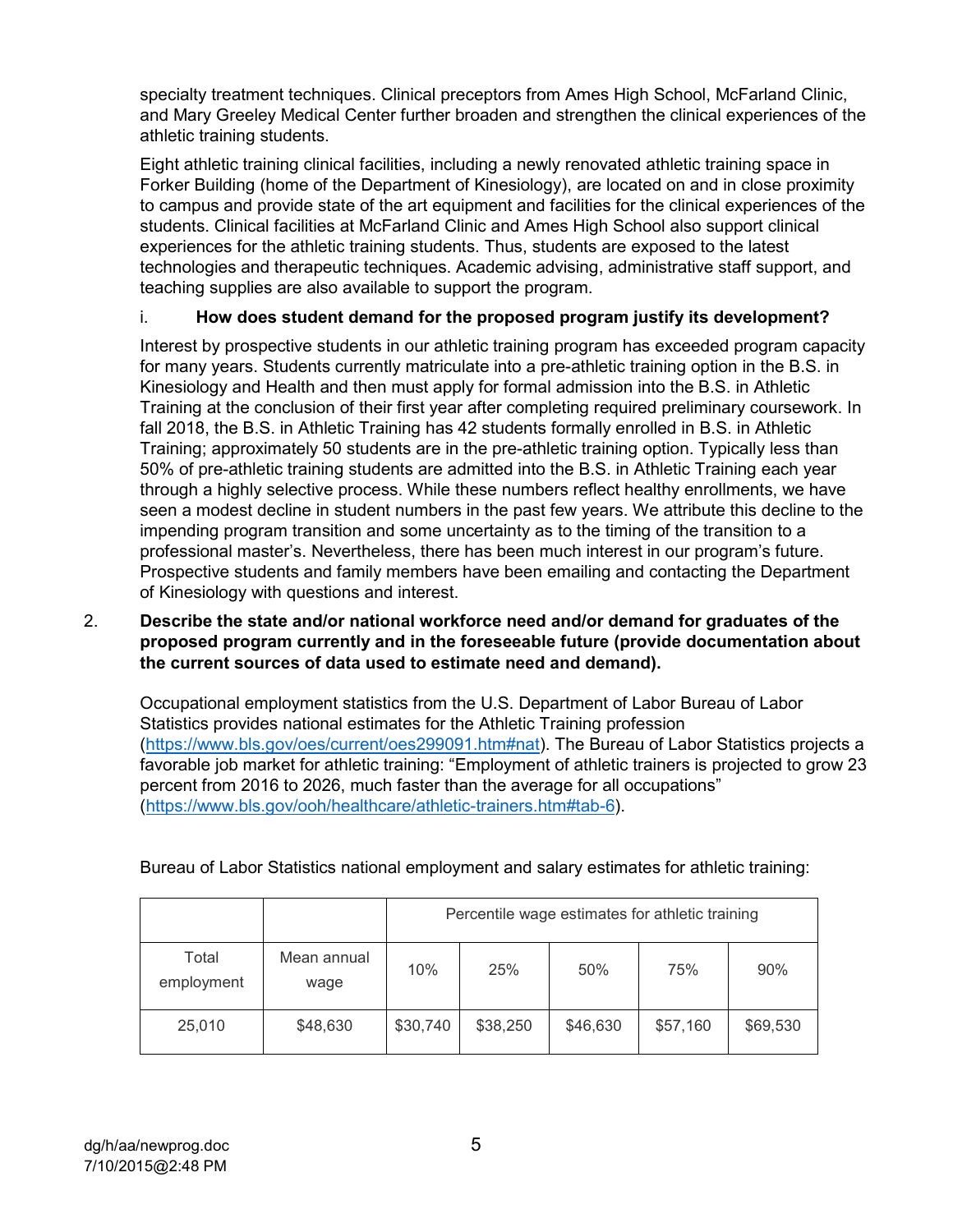Graduates from the program seek employment in numerous settings, including:

- **Secondary schools**: Public and private secondary schools offer abundant job opportunities for certified athletic trainers (ATCs). Many ATCs teach classes at the high school level. The American Medical Association recognizes athletic training as an allied health care profession, and recommends certified athletic trainers be in every high school.
- **Colleges and universities**: Certified athletic training jobs in colleges and universities generally fall into two categories: athletic department staff and combination teacher/athletic trainer.
- **Professional sports**: ATCs work year-round conditioning, evaluating, treating, and rehabilitating professional athletes in a wide variety of professional sports.
- **Sports medicine clinics**: This continually growing setting provides ATCs the opportunity to work with a number of different health care professionals and a diverse patient population. In addition to athletic injury rehabilitation, many clinics provide athletic training services for secondary schools, club sports and tournaments via outreach programs.
- **Military**: Each branch of the U.S. military is increasing its use of athletic trainers. ATCs can be found as part of the health care team for active-duty injured service people, on-and offbase fitness and wellness centers, new-recruit readiness programs and pre-enlistment readiness programs, in addition to established military school sports teams.
- **Industrial and commercial**: These settings include both outreach clinical and full-time ATC employees to deliver services. Athletic trainers are a key component to the health care team and work with physicians and other allied health personnel. ATCs are first-responder medical personal who are experts in injury assessment, treatment, and rehabilitation, particularly for orthopedic and musculoskeletal injuries.

Industries with the highest concentration of employment in athletic training are: 1) colleges and universities, 2) general medical and surgical hospitals, 3) offices of physicians and other health practitioners, 4) elementary and secondary schools, and 5) other recreation industries including spectator sports.

3. **List all other public and private institutions of higher education in Iowa currently operating programs similar to the proposed new degree program. (For comparison purposes, use a broad definitional framework, e.g., such identification should not be limited to programs with the same title, the same degree designation, having the same curriculum emphasis, or purporting to meet exactly the same needs as the proposed program.)** 

The following Iowa institutions have CAATE-accredited professional master's degree programs in Athletic Training:

Loras College University of Northern Iowa

The following institutions have indicated they are at some stage of establishing accredited professional master's programs in Athletic Training:

Drake University Grand View University Northwestern College University of Iowa Upper Iowa University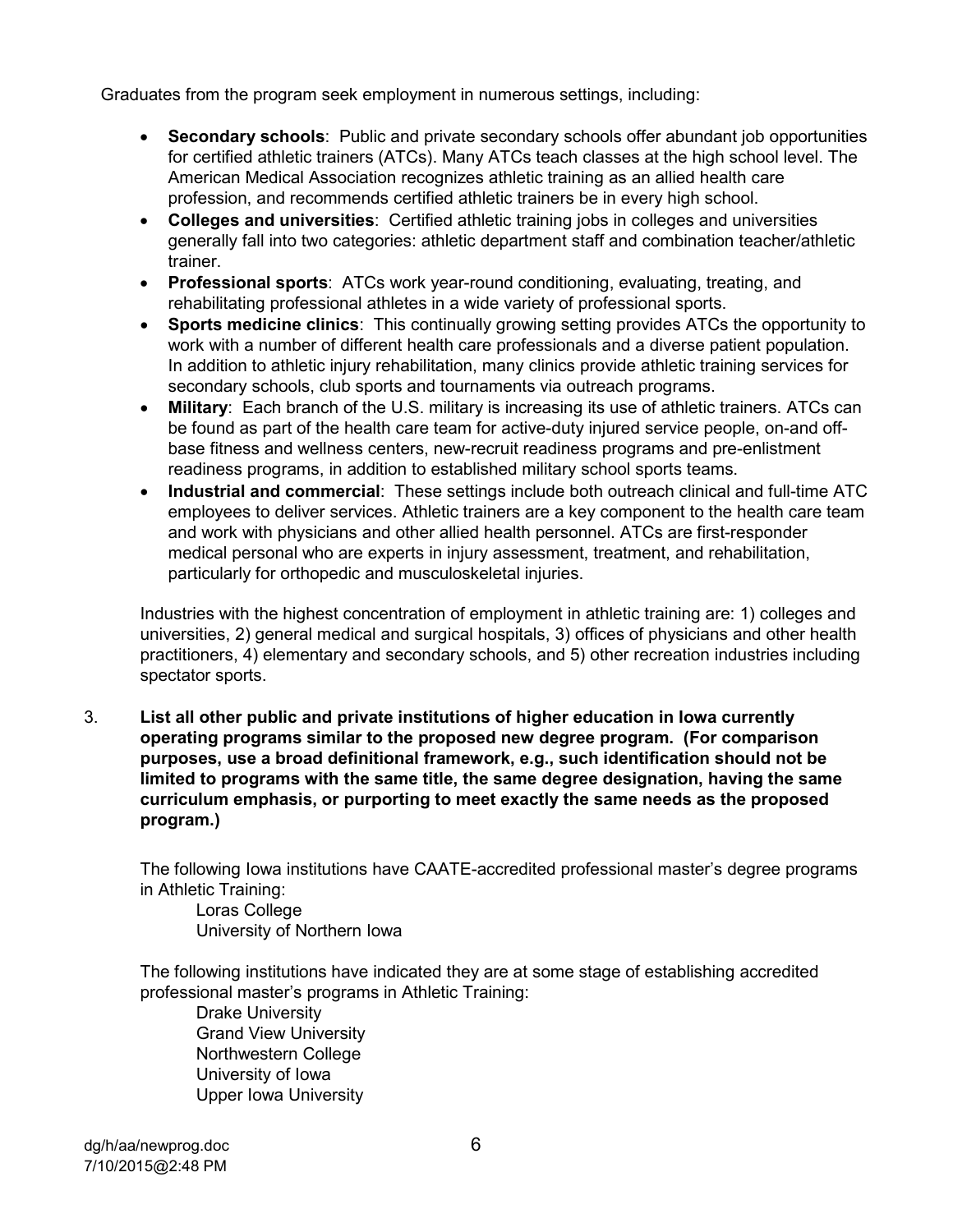**If the same or similar program exists at another public or private institution of higher education in Iowa, respond to the following questions:** 

a. **Could the other institution reasonably accommodate the need for the new program through expansion? Describe collaboration efforts with other institutions.** 

It seems unlikely that other athletic training programs could accommodate the demand for athletic training education opportunities through expansion due to CAATE restrictions on the number of students supervised by clinical preceptors. Each program has their own niche of students and individual program philosophies. For these same reasons, there has been no need for significant direct collaboration among athletic training education programs in Iowa. There has been discussion between program leaders at Iowa State University, the University of Northern Iowa, and the University of Iowa to collaborate in the future on a study abroad program that has been proposed by Iowa State University.

## b. **With what representatives of these programs has there been consultation in developing the program proposal? Provide a summary of the response of each institution consulted.**

There has been positive communication between Iowa State University, University of Iowa, and University of Northern Iowa regarding the ISU program proposal. We have received letters of support from both the University of Iowa and the University of Northern Iowa. Faculty of the ISU athletic training education program periodically interact with colleagues in other programs around the state and maintain collegial relationships with these program faculties.

c. **Has the possibility of an inter-institutional program or other cooperative effort been explored? What are the results of this study? (Consider not only the possibility of a formally established inter-institutional program, but also how special resources at other institutions might be used on a cooperative basis in implementing the proposed program solely at the requesting institution.)** 

There have been no discussions of an inter-institutional program or cooperative effort between institutions due to the proximity of Iowa State University to the other institutions. Athletic training education programs require extensive hands-on clinical experiences for the students with direct supervision by clinical preceptors. This is true at ISU and each of the other institutions offering athletic training education programs. An inter-institutional program has not been deemed practical. As noted previously, however, the three BOR-linked programs may collaborate on a study abroad program in the future.

## d. **Do other colleges in Iowa offer programs similar to the proposed program at comparable quality and cost?**

The quality of the educational experience, tuition, and other program costs are similar for Iowa State University, the University of Iowa, and the University of Northern Iowa. Tuition and other programs costs at private institutions (e.g., Drake University, Grand View University, Loras College) would be significantly higher than those at the three state institutions.

## e. **Are letters of support included with the program proposal?**

Letters of support have been received from the University of Iowa and the University of Northern Iowa. These are included in the supplemental materials section.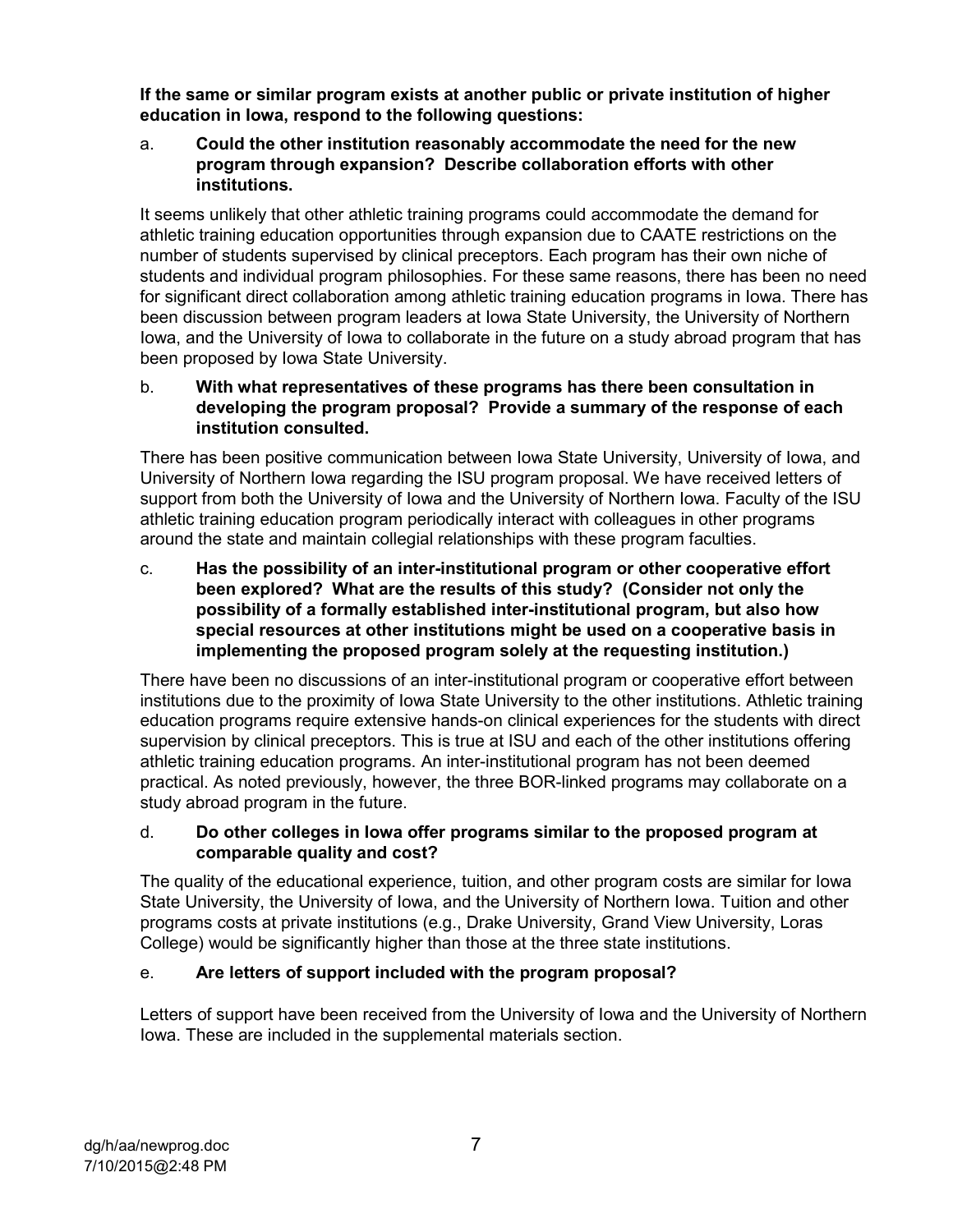### 4. **Estimate the number of majors and non-majors students that are projected to be enrolled in the program during the first seven years of the program.**

a. Undergraduate

Not applicable.

b. Graduate

| Graduate   | Vr 1 | v. n | いっ       | ∨r ⊿     | Vr 5 | Vr R     | Vr 7 |
|------------|------|------|----------|----------|------|----------|------|
| Majors     |      | 10   | nn<br>∠∪ | つに<br>∠J | 30   | oc<br>UU | oc   |
| Non-Majors |      |      |          |          |      |          |      |

## c. **What are the anticipated sources of these students?**

We anticipate the majority of prospective students will come from the state of Iowa. We also anticipate that a revised pre-athletic training option in the B.S. in Kinesiology and Health will be the primary source for new students. Past history has demonstrated that we attract some students from all areas of the country. Students have come from Washington, California, Virginia, Arizona, Tennessee, Michigan, Colorado, and the Iowa border states of Illinois, Minnesota, Wisconsin, Nebraska, and Missouri.

### 5. **If there are plans to offer the program away from the campus, briefly describe these plans, including potential sites and possible methods of delivery instruction. Will offcampus delivery require additional HLC accreditation?**

There are no plans to offer the program at sites other than the Iowa State campus, although clinical sites in the Ames community (e.g., McFarland Clinic, Mary Greeley Medical Center, Ames High School) will continue to be utilized.

### 6. **Has the proposed program been reviewed and approved by the appropriate campus committees and authorities?**

The proposal has been reviewed and approved at the following levels:

- X Graduate Faculty Review, Department of Kinesiology
- $X$  Undergraduate Curriculum and Standards Committee, Department of Kinesiology
- X Curriculum Committee, College of Human Sciences
- \_\_<u>X</u> \_\_ College of Human Sciences Faculty
- \_\_<u>X</u> \_\_ Dean, College of Human Sciences
- X Graduate Curriculum and Catalog Committee
- $\underline{X}$  Graduate Council
- $X$  Dean, Graduate College
- **THE FEACULTY Senate Curriculum Committee**
- \_\_\_\_\_ Faculty Senate Academic Affairs Committee
- **Executive** Faculty Senate Executive Board
- \_\_\_\_\_ Faculty Senate
- Senior Vice President and Provost
- \_\_\_\_\_ University President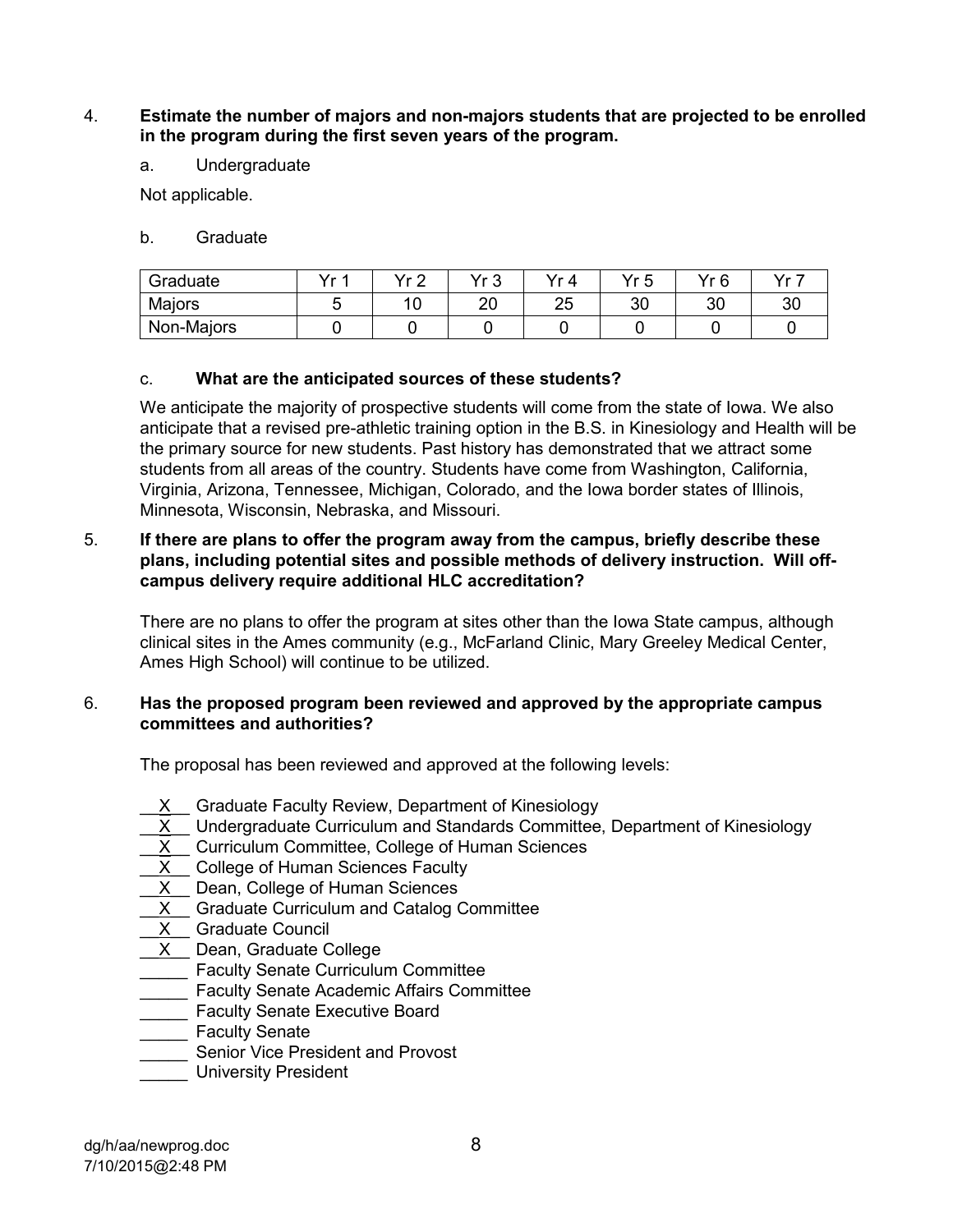## 7. **List date the program proposal was submitted to the Iowa Coordinating Council for Post High School Education (ICCPHSE) and results of listserv review.**

*To be determined following internal review at Iowa State University.*

## 8. **Will the proposed program apply for programmatic accreditation? When?**

Yes, we will complete a Substantive Change Level of Degree application to CAATE which will trigger a review of our proposed program. Application for a substantive change [\(https://caate.net/substantive-documents/\)](https://caate.net/substantive-documents/) does not guarantee the change will be accepted. After review of materials, the CAATE may deem that an on-site visit is necessary to ensure compliance with required standards. Assuming this proposal advances smoothly through the Iowa State University and Board of Regents' reviews, we anticipate the date for submission of the CAATE application will be May, 2019.

## 9. **Will articulation agreements be developed for the proposed program? With whom?**

Yes, we currently have several clinical affiliated agreements for the clinical education portion of our academic program. These agreements are with Ames High School, McFarland Physical Therapy Clinic, McFarland Orthopedics, and Mary Greeley Medical Center (including emergency room). We do not have articulation agreements with any other academic institutions and do not anticipate any for the program.

## 10. **Will there be opportunities for student internships?**

Yes, clinical internships/practicums are integrated into the curriculum across the entire 24 month program and are a vital component of the athletic training student's clinical immersion experiences.

## 11. **Describe the faculty, facilities, and equipment that will be required for the proposed program.**

The ISU B.S. in Athletic Training is functioning effectively now. CAATE accreditation standards require at least three full-time athletic training core faculty. We currently have two full-time core faculty for the B.S. in Athletic Training and have a plan to add a third full-time core faculty member when the program proposal is approved by the Iowa Board of Regents and CAATE. The facilities and equipment that effectively serve the B.S. in Athletic Training will continue to support the MATR program.

## 12. **From where will the financial resources for the proposed program come (list all that apply, e.g., department reallocation, college reallocation, grants, new to the university)?**

Iowa State University utilizes a decentralized financial management model for the development of its annual operating budgets. The Resource Management Model (RMM), is a responsibilitycentered and incentive-driven approach to financial planning and management. The model supports departments and colleges in making budgetary decisions that enhance student success (e.g., retention), innovate by meeting market demands from students and employers for degree programs of the future, and discontinue legacy curricula which are either not aligned with industry/employer needs or for which student demand is low. Through the RMM, for graduate students, net tuition revenue is allocated to academic college of the student's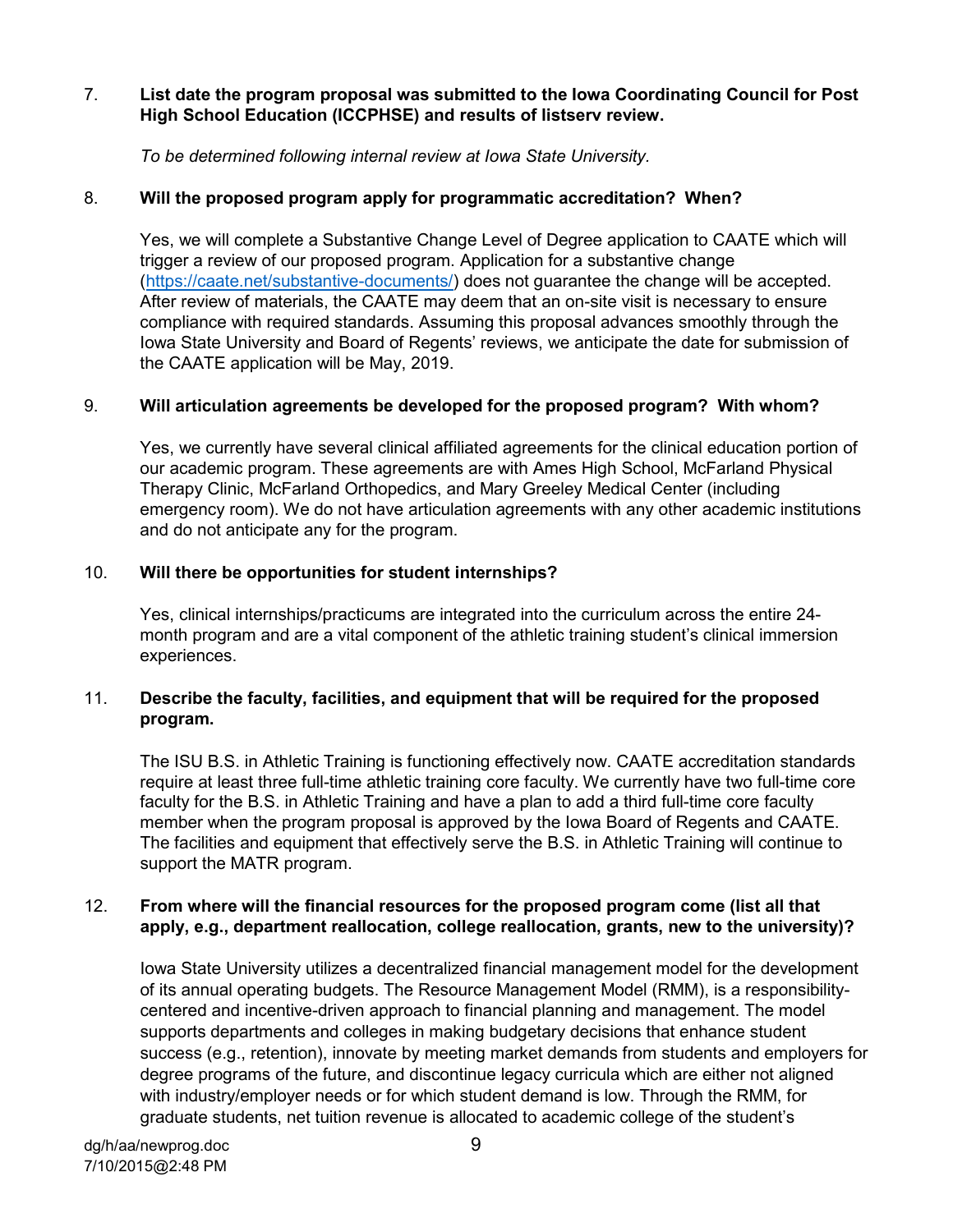enrollment. Tuition revenue will include both base tuition and applicable differential rates. The proposed degree program will be funded through this existing, proven financial model, and is expected to be fully self-sustaining over time. In addition to the budget model as described, financial resources may also come from internal reallocations made within the college during the program's startup phase. The level of reallocation will depend, in part, on the numbers of new students attracted to the proposed program, and the number of existing students who choose the proposed program over another program, based on standard and differential tuition rates. The proposed program will not be dependent on grants, contracts, gifts, central university resources, or reallocations between academic colleges.

### 13. **Estimate the total costs/total new costs (incremental increases in expenditures) that will be necessary for the next seven years as a result of the new program. Be as specific as possible**.

New costs in year 1 will include additional salary and benefits (estimated to be \$41,500) for restructuring and recruiting a faculty member to serve as the program Clinical Education Coordinator. In year 3 an additional \$50,000 continuing expense is anticipated. This increase would be associated with the recruitment of a third full-time faculty member dedicated to the athletic training education program, which will be needed to meet national accreditation requirements. By recruiting an additional full-time faculty member, we anticipate a modest reduction in the need for part-time instructional support, which will help offset some of the expense of the new faculty position. Finally, we anticipate other program expenses to remain stable over the next seven years.

### 14. **Describe the marketing plan developed to communicate the new program and recruit students.**

The Department of Kinesiology and the College of Human Sciences will market the Master of Athletic Training program by utilizing the strong relationships and program reputation we have developed with the success of our undergraduate program over many years. We have a positive reputation for developing well-prepared undergraduate athletic training students for the Board of Certification examination and placement into the profession and/or graduate education programs. We offer early clinical experiences and exposure to the profession which appeals to prospective students. We have a strong network of alumni locally, statewide, and nationally who promote our program. We have clinical preceptors actively serving in leadership roles within the profession in the state and nationally. We will capitalize on our internet presence and social media outlets to engage with prospective students.

### 15. **Describe the program evaluation plan to determine if the program is meeting the intended objectives, if the expected student enrollment has occurred, funding for the program, and any other components that affect the effective operation of the program.**

CAATE external accreditation will require the athletic training program to continually evaluate the program mission, curriculum, professional preparation of students, recruitment and retention of students, and program outcomes. The specific program goals and related outcomes that guide program design and delivery are regularly evaluated and will include measures of student learning, quality of instruction, and overall program effectiveness in preparing students for certification. The standards for external accreditation require annual publication of student achievement measures, including graduation rate, retention rate, graduate placement rate, and Board of Certification pass rate. Internal review of the program to determine if it is meeting the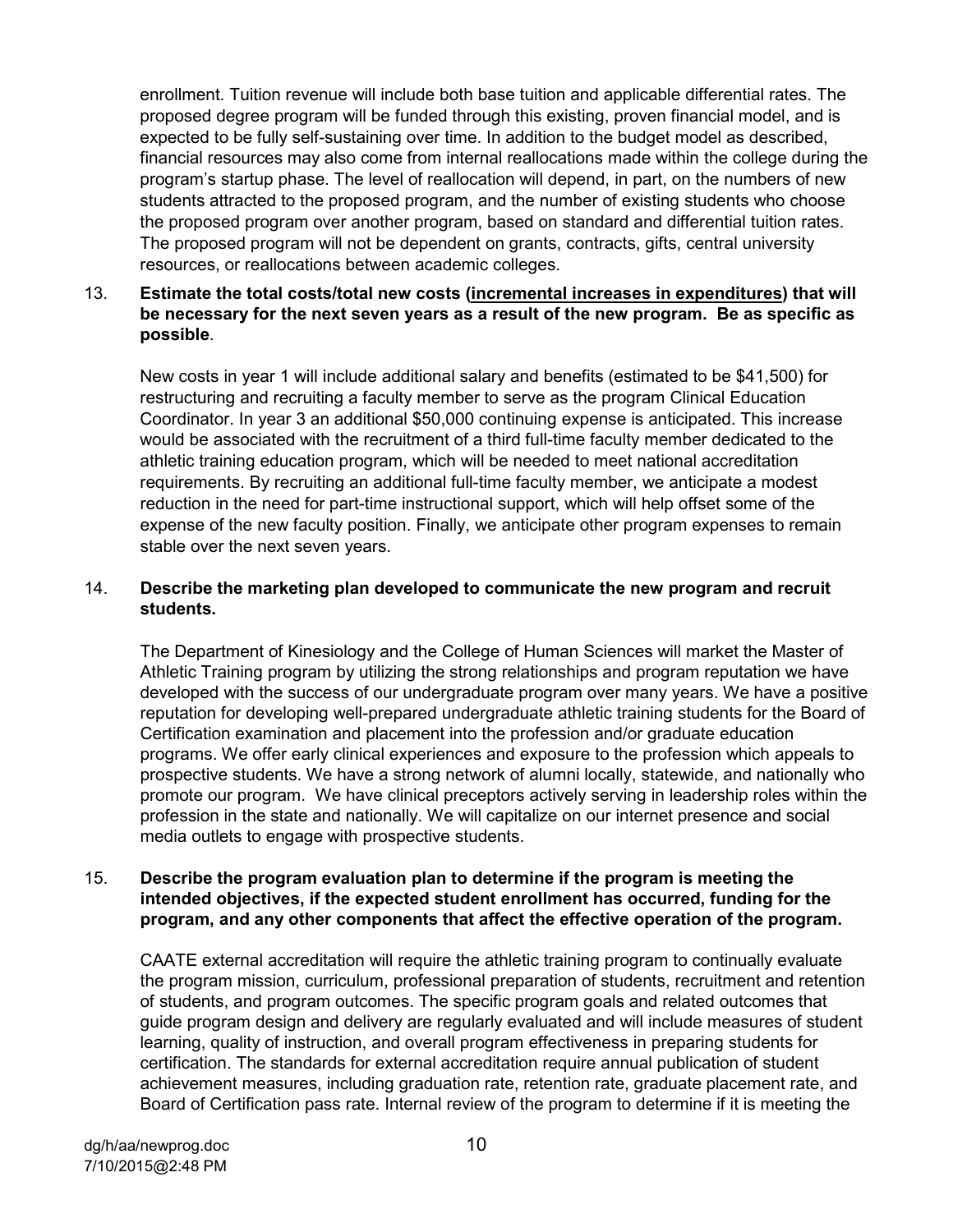intended objectives, student enrollment target numbers, funding objectives will be done by the Program Director of the Athletic Training program and Chair of the Department of Kinesiology in conjunction with the Dean of the College of Human Sciences.

## 16. **Include any additional information that justifies the development of this program.**

Supplemental materials include:

Program mission statement Program goals and objectives Program outcomes Admission criteria Sample 24-month curricular plan Course descriptions Letters of support University of Iowa University of Northern Iowa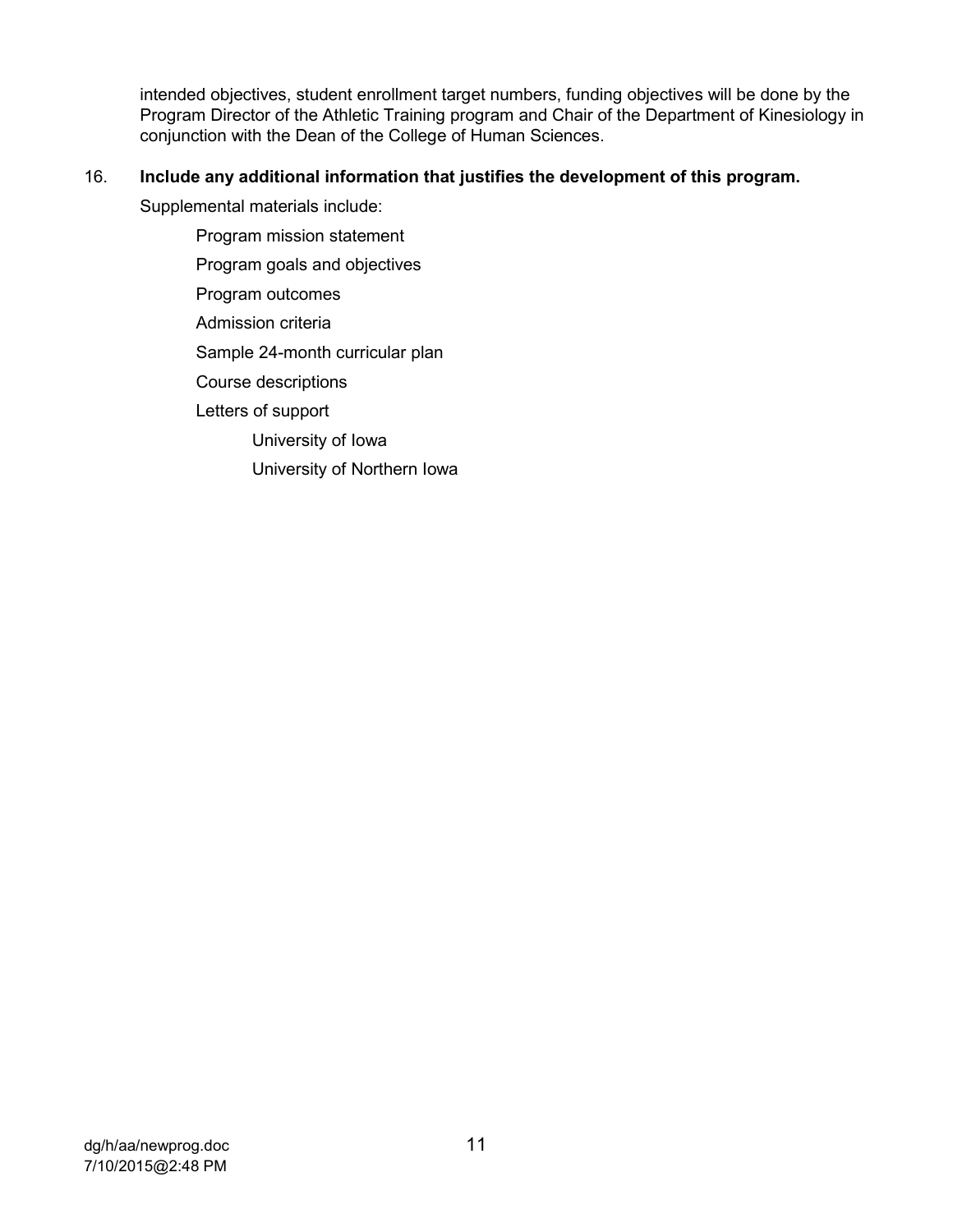## **New Academic Program Plan Master of Athletic Training (MATR) Department of Kinesiology**

### **Supplemental Information and Documents**

### **Program mission statement**

Athletic training is the art and science of the prevention, recognition, care, and rehabilitation of athletic injuries. It involves the organization and administration of athletic training education programs, as well as the education and counseling of athletes and physically active individuals. Iowa State University athletic training program provides high quality education striving to instill in the athletic training students the intellectual curiosity, evidence based knowledge and clinical skills essential for their individual development. The athletic training program enrolls academically qualified students who represent diverse socio-economic levels, ethnic heritage and who provide a gender balance. The program faculty and clinical preceptors strive to prepare athletic training students to be productive and responsible citizens of the world and to foster affective, caring individuals to promote the profession of athletic training. The Athletic Training faculty and clinical preceptors continually update educational curriculum to keep athletic training students current with field knowledge and to ensure the best possible undergraduate and graduate education in both the didactic and clinical settings.

### **Program goals and objectives**

- 1. To prepare athletic training students for the BOC Certification Exam.
- 2. To produce high quality athletic trainers prepared for employment in educational, clinical, and professional settings.
- 3. To promote professional and ethical conduct at all times.
- 4. To provide athletic training students equal opportunity to develop their skills both in the classroom and in the clinical settings.
- 5. To continually update the curricular offerings to provide the athletic training student current evidence based knowledge in the profession.
- 6. To provide high quality instruction in the classroom and clinical experiences.
- 7. To assist the athletic training student in gaining employment.
- 8. To promote the concept of establishing professional contacts by attending professional and educational meetings.
- 9. To foster an appreciation of athletic training as a component of sports medicine.
- 10. To foster the affective, caring side of athletic training.

### **Program outcomes**

- 1. Athletic training graduates will use effective communication skills.
- 2. Athletic training graduates will demonstrate competence in athletic training skills and knowledge.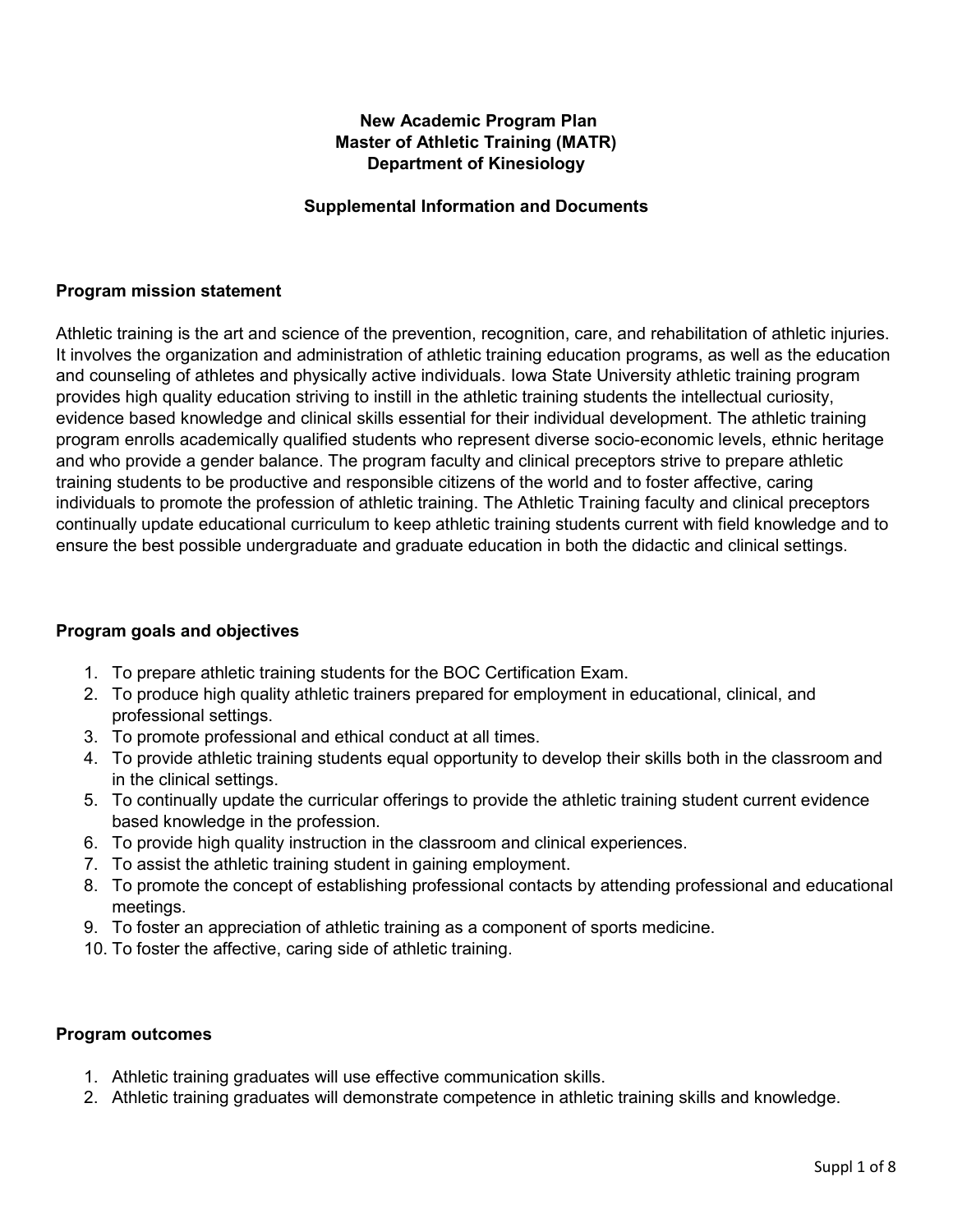- 3. Athletic training graduates will possess ethical, caring, professional attributes and behaviors as a health care professional.
- 4. Athletic training graduates will demonstrate effective critical thinking and problem solving skills ensuring them of being an effective athletic trainer.
- 5. Athletic training graduates will demonstrate the ability to apply clinical skills and make evidence based decisions to optimize patient outcomes.

## **Admission Criteria:**

- 1. Minimum undergraduate cumulative GPA of 3.0 on a 4-point scale
- 2. Scores on the Graduate Record Examination
- 3. Documentation of satisfactory performance (minimum grade of "C" or better) in foundational undergraduate coursework, including: introductory nutrition, introductory biology with lab, introductory chemistry with lab, introductory physics, human anatomy with lab, human physiology with lab, general psychology, biomechanics, exercise physiology, motor control and learning, and statistics
- 4. Letter of recommendation from a certified athletic trainer and documentation of completion of a minimum of 125 clinical observation hours under the supervision of a certified athletic trainer
- 5. Documentation of current first aid, CPR basic life support, and professional rescuer certification
- 6. Documentation of personal health and ability to meet program technical standards that establish the essential qualities necessary for students to achieve the knowledge, skills, and competencies of an entry-level athletic trainer, as well as meet the expectations of the program's accrediting agency (Commission on Accreditation of Athletic Training Education (CAATE).
- 7. Personal statement (why athletic training, career goals, personal attributes)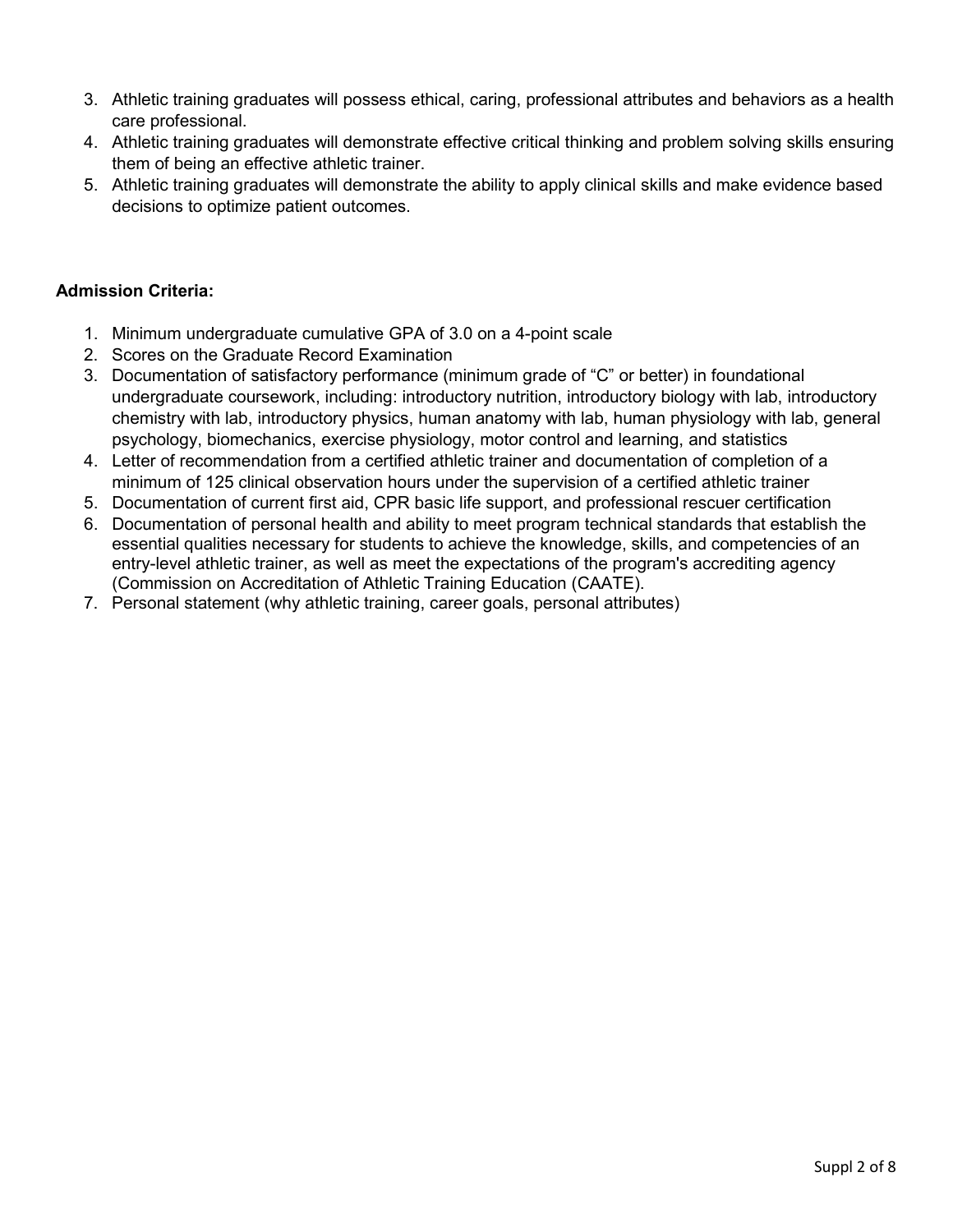## **Sample 24-month curricular plan:**

### **Summer – year 1 (7 credits)**

| Course   | Credit | Title                                    |
|----------|--------|------------------------------------------|
| A TR 501 |        | Bracing, Wrapping, and Taping Techniques |
| A TR 502 |        | Emergency Care Procedures in AT          |
| A TR 520 |        | Athletic Training Seminar A              |
| A TR 509 |        | Athletic Training Clinical Education I   |

#### **Fall – year 1 (9 credits)**

| Course   | Credit | Title                                                    |  |  |
|----------|--------|----------------------------------------------------------|--|--|
| A TR 505 |        | Therapeutic Modalities and Clinical Interventions        |  |  |
| A TR 510 |        | Evaluation Methods and Treatment Techniques - Lower Body |  |  |
| A TR 521 |        | Athletic Training Seminar B                              |  |  |
| A TR 519 |        | Athletic Training Clinical Education II                  |  |  |

### **Spring – year 1 (12 credits)**

| .              |        |                                                          |
|----------------|--------|----------------------------------------------------------|
| Course         | Credit | Title                                                    |
| <b>KIN 501</b> | 3      | Research Methods in Physical Activity                    |
| A TR 513       | 3      | Evaluation Methods and Treatment Techniques - Upper Body |
| A TR 545       | 3      | Therapeutic Exercise and Rehabilitation Interventions    |
| A TR 522       |        | Athletic Training Seminar C                              |
| A TR 529       |        | Athletic Training Clinical Education III                 |

#### **Summer – year 2 (10 credits)**

| Course   | Credit | Title                                               |
|----------|--------|-----------------------------------------------------|
| A TR 515 | ◠      | Evidence-based Practices in Athletic Training       |
| A TR 550 |        | Pharmacological Issues in Athletic Training         |
| A TR 560 | 2      | <b>General Medical and Behavioral Health Issues</b> |
| A TR 523 |        | Athletic Training Seminar D                         |
| A TR 539 |        | Athletic Training Clinical Education IV             |

#### *Optional experiences*

| Course | Credit | Title                                                                   |
|--------|--------|-------------------------------------------------------------------------|
| 549A   |        | <b>Training Clinical Education Study</b><br>(May)<br>Athletic<br>Abroad |
| 549B   |        | <b>Training Clinical Education</b><br>Athletic                          |

#### **Fall – year 2 (11 credits)**

| Course       | Credit | Title                                                               |
|--------------|--------|---------------------------------------------------------------------|
| A TR 570     |        | Injury Intervention, Rehabilitation and Patient Care                |
| KIN elective |        | KIN 515 Injury Biom, KIN 550 Adv Ex Phys I, or KIN 572 Neural Basis |
| A TR 559     |        | Athletic Training Clinical Education V                              |

## **Spring – year 2 (9 credits)**

| Course   | 2redit | $\tau$ itle                                       |
|----------|--------|---------------------------------------------------|
| A TR 575 |        | Athletic Training Organization and Administration |
| A TR 524 |        | Athletic Training Seminar E                       |
| A TR 569 |        | Athletic Training Clinical Education VI           |

Total credit requirement: 58 credits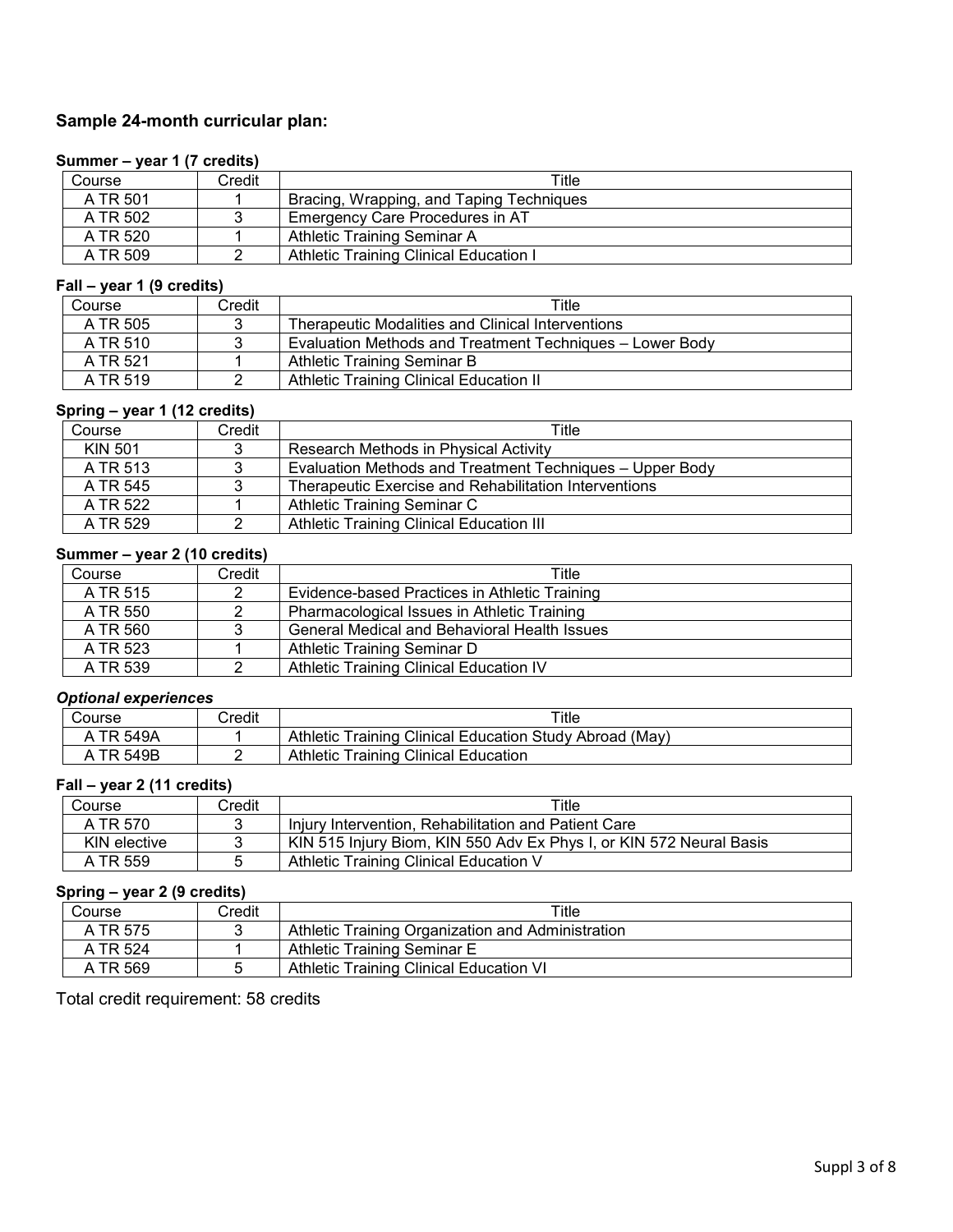## **Course descriptions (note that 500-level A TR courses have not yet been approved):**

A TR 501: Bracing, Wrapping, and Taping Techniques (0-3) Cr. 1. SS

Prereq: acceptance into Athletic Training program

Methods to select, fabricate, and/or customize prophylactic, assistive, and restrictive devices, material, and techniques into plan of care (durable medical equipment, orthotic devices, taping, bracing, splinting, protective padding, and casting. Students will gain knowledge in methods of taping and wrapping for injury care, prevention of injury, and return to play. Exposure to different brands of bracing, how to fit a brace, and their use as well as casting techniques. Discussions of when to refer for prosthetics and overview of gait training.

### A TR 502: Emergency Care Procedures in Athletic Training (3-0) Cr. 3. SS

Prereq: acceptance into Athletic Training program

Development, implementation, and revision of policies pertaining to the prevention, preparedness and response to medical emergencies and other critical incidents. Evaluate and manage patients with acute conditions including triaging conditions and internal/external hemorrhage. Cardiac, respiratory, and cervical spine compromise.

## A TR 505: Therapeutic Modalities and Clinical Interventions (3-0) Cr. 3. F

Prereq: A TR 502, A TR 520, acceptance into Athletic Training program

Knowledge and skills to utilize a variety of therapeutic modalities. The acquirement of a detailed understanding of the psychological and physiological process of pain, healing and a problem-based approach to apply theories, principles, and techniques of thermal, electrical, mechanical, light, and alternative therapies (laser, cryotherapy). Incorporation interventions (for pre-, post-, and non-surgical conditions) designed to address a patients' identified impairments, activity limitations, injuries, and participation restrictions. Home care to include self-treatment, soft tissue techniques.

## A TR 509: Athletic Training Clinical Education I (0-6) Cr. 2. SS

### Prereq: acceptance into Athletic Training program

Clinical experiences under the direct supervision of a certified athletic trainer. Techniques and clinical skills provided in both the clinical and classroom settings including: Special Olympics, emergency room rotation, environmental conditions, off season practice and conditioning sessions, biometrics/physiological monitoring systems and translation of data into effective preventative measures, clinical interventions, and performance enhancement.

## A TR 510: Evaluation Methods and Treatment Techniques – Lower Body (3-0) Cr. 3. F

Prereq: A TR 502, A TR 520, acceptance into Athletic Training program

Instruction on the proper methods of musculoskeletal evaluation of the upper extremity, thorax, spine, and head. Evaluate and manage patient (s) with acute conditions including triaging conditions that are life threatening or otherwise emergent. Obtaining a medical history, proper methods of documentation, patient overview, and determination for participation status (PPE), identification of comorbidities, assessment of function, selection and use of special tests and measures assessing patient's clinical presentation, evaluation of all results to determine a plan of care, including referral when warranted. Selection and incorporations of interventions designed to address a patient's identified impairments, activity limitations, and participation restriction.

### A TR 513: Evaluation Methods and Treatment Techniques– Upper Body (3-0) Cr. 3. S Prereq: A TR 510, A TR 521, acceptance into Athletic Training program Proper methods of musculoskeletal evaluation of the lower extremity. Evaluate and manage patient (s) with acute conditions including triaging conditions that are life threatening or otherwise emergent. Obtaining a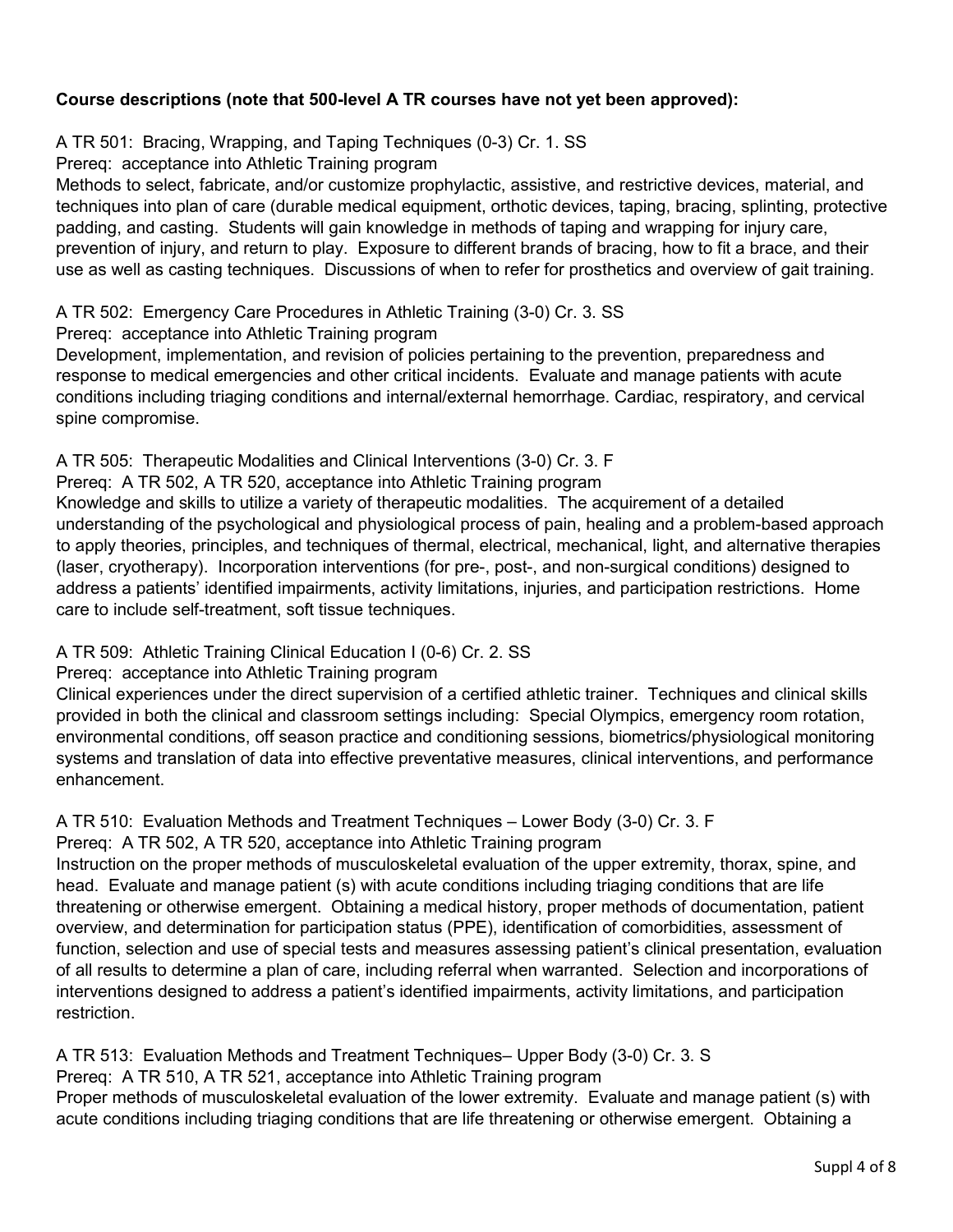medical history, proper methods of documentation, patient overview, identification of comorbidities, assessment of function, selection and use of special tests and measures assessing patient's clinical presentation, evaluation of all results to determine a plan of care, including referral when warranted. Selection and incorporations of interventions designed to address a patient's identified impairments, activity limitations, and participation restriction.

## A TR 515: Evidence-based Practices in Athletic Training (2-0) Cr. 2. SS

Prereq: A TR 522, A TR 545, acceptance into Athletic Training program Principles of evidence-based practice, search for evidence, grading and evaluating literature. Use of systems of quality assurance and improvement to enhance patient care, search, retrieve, and incorporating the use of contemporary principles and practices information from health informatics for clinical decisions and communication with patients/clients, family members, coaches, administrators, other healthcare providers, consumers, payors, and/or policy makers. Use of the International Classification of Functioning, Disability, and Health (ICF) as a framework for delivery and communication about patient care.

## A TR 519: Athletic Training Clinical Education II (0-6) Cr. 2. F

Prereq: A TR 510, A TR 521, acceptance into Athletic Training program

Clinical experiences under the supervision of a certified athletic trainer with client/patient populations in competitive, recreational, individual and team activities, high and low intensity activities, non-sport client/patient populations, different sexes and throughout the lifespan (pediatric, adult, elderly). Real client/patient interactions as well as assessment of clinical component procedures and policies. Clinical hours occur in a variety of settings with patients and the student will complete the clinical hours that may extend prior to and/or beyond the academic semester end date. These clinical opportunities provide a basis for evaluating the athletic training student's clinical progression through the program.

## A TR 520: Athletic Training Seminar A (1-0) Cr. 1. SS

## Prereq: acceptance into Athletic Training program

Introduction to athletic training program and to explore the following topics: environmental issues and concerns, wound care/closure, fractures/dislocations, hemostatic agents/tourniquet applications. Blood borne pathogen training, communicable and infectious disease prevention, FERPA/HIPAA, concussion/brain injury with consideration of established protocols including: comprehensive examination, recognition, and treatment, implementation of a plan of care, referral, and return to participation. Use of C3Logic, Impact testing, and other methods will be introduced.

## A TR 521: Athletic Training Seminar B (1-0) Cr. 1. F

Prereq: A TR 502, A TR 520, acceptance into Athletic Training program

Procedures on how to obtain via the appropriate team physicians and medical staff the necessary and appropriate diagnostic tests (including imaging, bloodwork, urinalysis, electrocardiogram) to facilitate diagnosis, referral, and treatment planning. Surgical observation experience including pre-, post- care designed to address a patient/s identified impairments, activity limitations, and participation restrictions.

## A TR 522: Athletic Training Seminar C (1-0) Cr. 1. S

## Prereq: A TR 510, 521, acceptance into Athletic Training program

Explore other allied health professions and interprofessional collaboration for optimal patient care and referral. Total patient care and how different professions can impact the care will be explored and discussed. Participation in roundtable discussions with other interprofessional health professions and students are exposed to foundational behaviors of professional practice including but not limited to: work/family balance, ethics, mentorship, leadership, professional involvement, and promotion of the profession.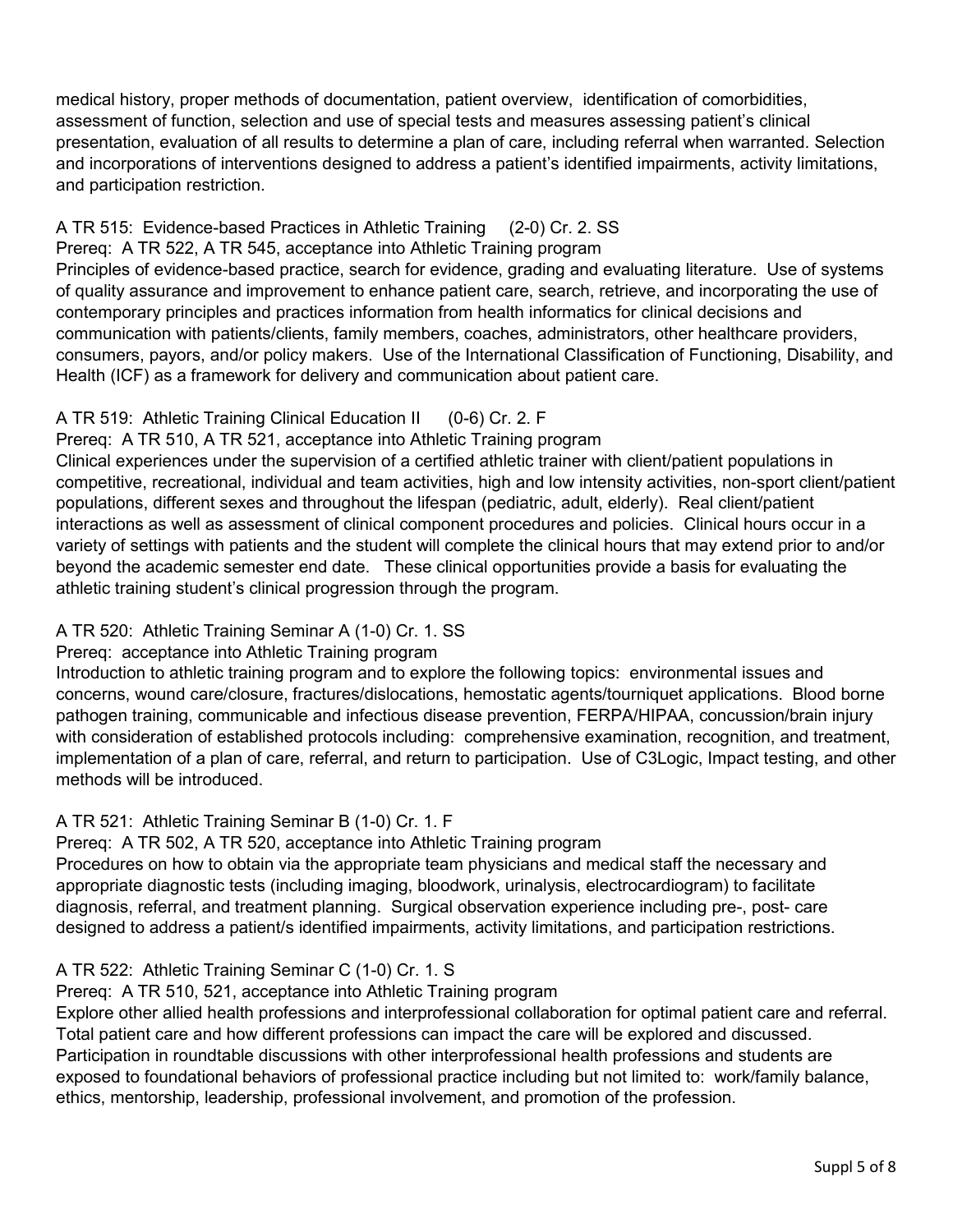## A TR 523: Athletic Training Seminar D (1-0) Cr. 1. SS

## Prereq: A TR 522, A TR 545, acceptance into Athletic Training program

This seminar will allow the student to receive training and exposure in cupping, graston or ASTM technique for soft tissue mobilization, and dry needling. Extra course fee may be need to cover the cost of the training. This course will include case study analysis utilizing previous coursework including individual self-assessment of clinical skills.

## A TR 524: Athletic Training Seminar E (1-0) Cr. 1. S

Prereq: A TR 515, A TR 550, A TR 565 and permission of the Athletic Training Program Director This seminar will assess the athletic training students' mastery of knowledge and clinical skills in athletic training, prepare students for employment, and self-assessment. The course utilizes a case study covering all of the domains of athletic training and demonstrates interprofessional and interdisciplinary connections. Review of all of the athletic training domains via specific exams (written, simulation and computer based) will be utilized to prepare the student to challenge the BOC examination.

## A TR 529: Athletic Training Clinical Education III (0-6) Cr. 2. S

Prereq: A TR 510, A TR 521, A TR 519, acceptance into Athletic Training program Clinical experiences under the direct supervision of a certified athletic trainer where foundational behaviors of professional practice with emphasis being placed on evaluation of clinical skills. Reinforcement and instruction about therapeutic modalities, upper and lower extremity assessments. Clinical hours occur in a variety of settings with patients and the student will complete the clinical hours that may extend prior to and/or beyond the academic semester end date. These clinical opportunities provide a basis for evaluating the athletic training student's clinical progression through the program.

## A TR 539: AT Clinical Education IV (0-6) Cr. 2. SS

Prereq: A TR 522, A TR 545, A TR 529, acceptance into Athletic Training program Clinical experiences under the direct supervision of a certified athletic trainer where students are exposed to advanced issues in the athletic training profession with emphasis on practical application and professional development. Utilization of evidenced based research and approaches to clinical practice with emphasis placed on lab reports, imaging results, life-span issues, and diverse patient populations. Students will learn about foundational behaviors of professional practice and emphasis will focus on evaluation, treatment, rehabilitation, and clinical skills.

## A TR 545: Therapeutic Exercise and Rehabilitation Interventions (3-0) Cr. 3. S

Prereq: A TR 510, 521, acceptance into Athletic Training program

Therapeutic and corrective exercise, joint mobilization, soft tissue techniques, movement training (including gait training), motor control/proprioceptive activities, task-specific functional training, home care including selftreatment and exercise, cardiovascular training. Pre, post, and non-surgical conditions and addressing activity limitations, participation restrictions and return to play guidelines.

## A TR 549A : Athletic Training Clinical Education (study abroad) (1-0) Cr. 1. SS

This course is intended to prepare a student for a study abroad experience that is focused on the discipline of athletic training in another country. It precedes a multi-credit ATR 549B course that is the actual study abroad experience. The prerequisite for this course is having been accepted to study abroad by the Program Director of your intended program. For the "experience athletic training in The program, the prerequisites for acceptance are: 1. Graduate student majoring in Athletic Training, 2. Minimum GPA of 3.0 and 3. Having completed athletic training clinical education III. These are in addition to the study abroad program application requirements.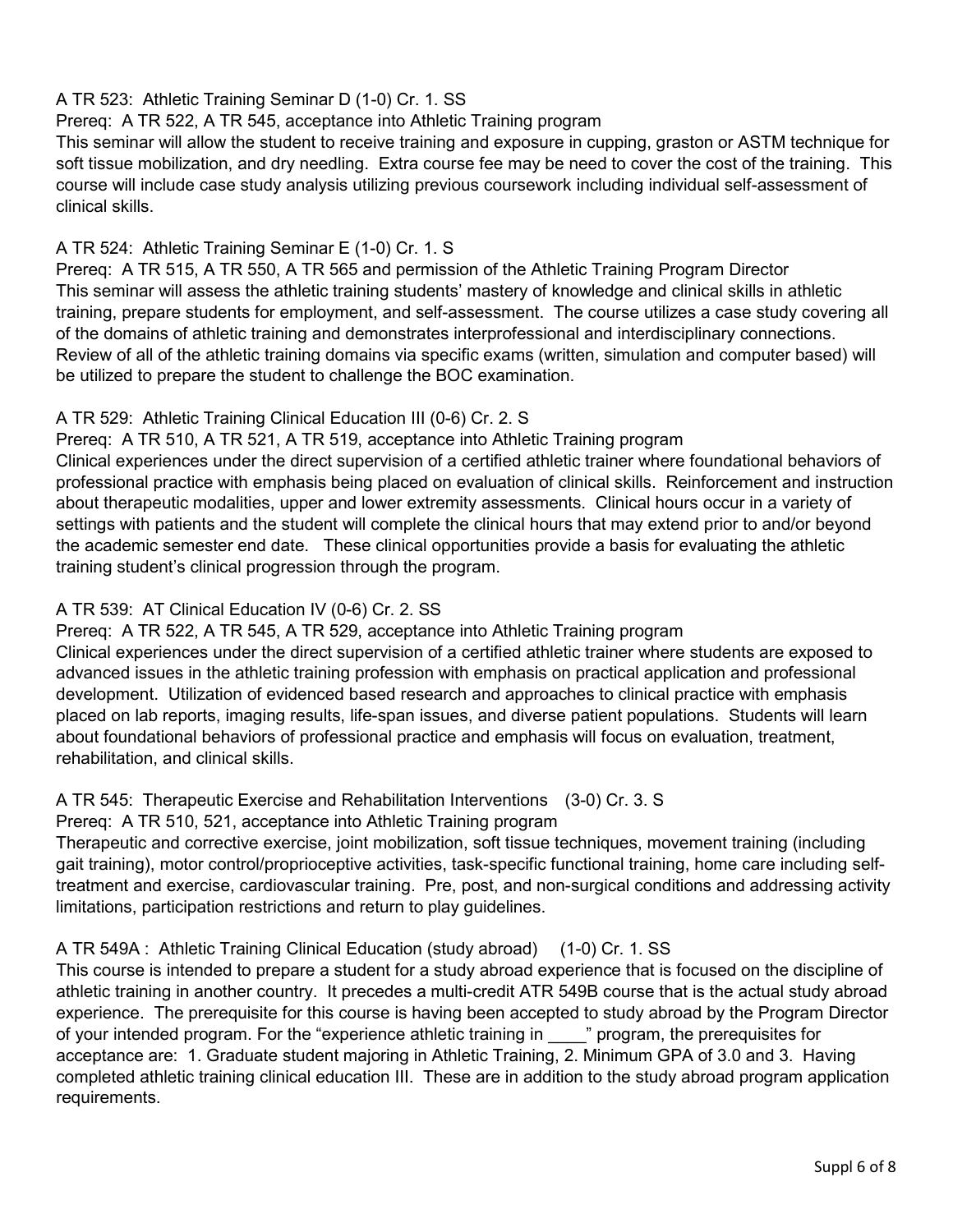## A TR 549B: AT Clinical Education Study Abroad (2-0) Cr. 2. SS

This two credit course is intended to give you a first-person perspective into the athletic training profession in another country as well as provide enrichment experiences related to the history and culture of that country. Follow-up course and experience of one credit A TR 549A which was intended to prepare the student for the study abroad experience. The prerequisites for A TR 549B are: having been accepted to study abroad by the AT Program Director and passing A TR 549A.

## A TR 550: Pharmacological Issues in Athletic Training (2-0) Cr. 2. SS

Prereq: A TR 522, A TR 545, acceptance into Athletic Training program

General medical and pharmacological issues generally found in the field of athletic training. The course content covers various medications used to treat various medical conditions and the ability to educate patients regarding appropriate pharmacological agents for the management of their condition, including indications, contraindications, dosing, interactions, and adverse reactions. Administration of medications by the appropriate route upon the order of a physician or other provider with legal prescribing authority.

## A TR 559: Athletic Training Clinical Education V (0-14) Cr. 5. F.

This course serves to monitor student progression of athletic training proficiencies, acquiring clinical skills under the direct supervision of a certified athletic trainer. It will reinforce and instruct new information about general medical conditions and administrative topics and begin the immersive clinical experience required prior to graduation. The field experience is designed to provide the student with immersive and additional athletic training experiences and clinical responsibilities for a minimum two clinical rotations lasting 5 weeks under the direct supervision of a certified athletic trainer or allied health care professional. The student is required to complete a minimum of 25 hours per week of field clinical experience. The athletic training student must have the site approved by the preceptor and AT program director prior to beginning the immersion clinical experience. The clinical experience may extend beyond the academic semester end date and the clinical hours are a component of this course.

## A TR 560: General Medical and Behavioral Health Issues (3-0) Cr. 3. SS

Prereq: A TR 522, A TR 545, acceptance into Athletic Training program

This course addresses general medical issues generally observed in the athletic training profession. Development and implementation of wellness strategies to mitigate the risk for long-term health conditions across the lifespan and in an active population. Students will be exposed to topics including dermatology, mental illness, neurological disorders, pulmonary disease, respiratory infections, viral infections, autoimmune disorders, oncology, gastrointestinal conditions and sexually transmitted infections. The ability to identify, refer, and give support to patients with behavioral health conditions, educate clients/patients about effects, participation consequences, and risks of misuse and abuse of alcohol, performance-enhancing drugs/substances, and over the counter, prescription and recreational drugs including drug testing policies and procedures.

## A TR 569: Athletic Training Immersion Clinical Education VI (0-14) Cr. 5. S.

Prereqs: A TR 565, permission of Athletic Training Program Director

Cumulative clinical experience for students to gain a more in-depth experience in the field of athletic training. The student selects a field or site experience that meets their professional goals. The field experience is designed to provide the student with immersive and additional athletic training experiences for a minimum of 10 weeks under the direct supervision of a certified athletic trainer. The athletic training student must have the site approved by the preceptor and AT program director prior to beginning the immersion clinical experience. The student is required to complete a minimum of 25 hours per week of field experience. The clinical experience may extend beyond the academic semester end date and the clinical hours are a component of this course.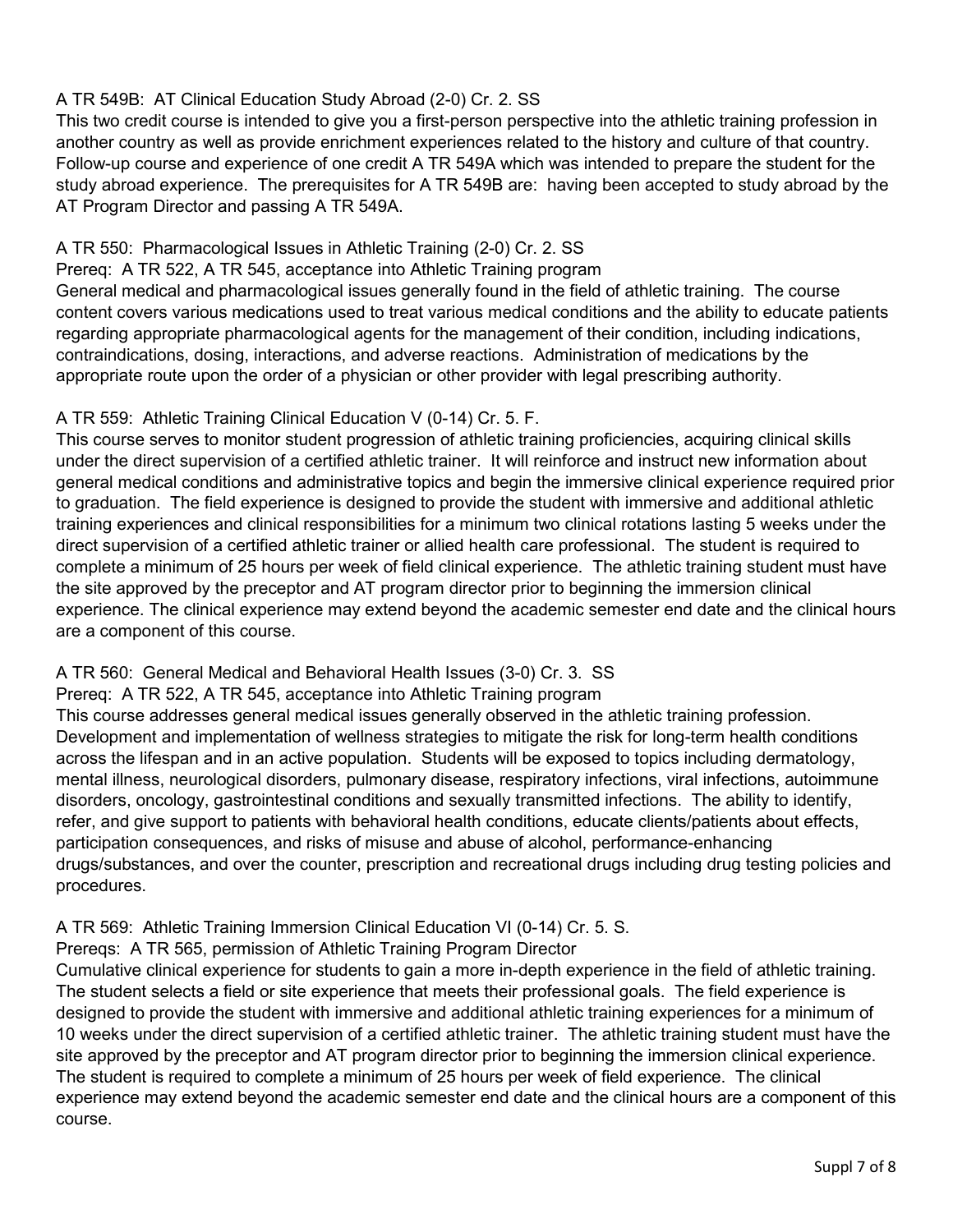## A TR 570: Injury Intervention, Rehabilitation and Patient care (3-0) Cr. 3. F

Prereqs: A TR 515, A TR 550, A TR 560 and acceptance into Athletic Training Program.

Basic understanding of injury and sport psychology and its application to the overall health and well-being of athletic and general population clients. Psychological, social, socio-economical, and environmental factors that influence a client/patient and in their injury susceptibility, reaction, immediate care, and adherence to rehabilitation will be explored. Assessment and intervention techniques to promote and facilitate rehabilitation in a variety of professional settings and with patients from different backgrounds and social issues that may impact a patient. Overview of special populations (adolescent, female, special populations of athletes/physically active patients). Foundational behaviors of professional practice and working with other allied health care professionals in the overall health and well-being of a patient will be explored.

## A TR 575: Athletic Training Organization and Administration (3-0) Cr. 3. S

Prereqs: A TR 565, concurrently enrolled in A TR 569

Knowledge and skills necessary for the administration aspect of an athletic training program. Course content includes but is not limited to: PPEs, how to manage physical, human, and financial resources in the delivery of healthcare services. Discussion of patient and insurance management, working relationships with interprofessional members of the health care team, policies and procedures for guidance in the daily operation of athletic training services including EAP or other critical incidents (concussion or other brain injuries), patients in behavioral health crisis, record keeping, athletic training facility design, resume development, and administrative/leadership skills and mentoring.

KIN 501: Research Methods in Physical Activity (3-0) Cr. 3. S

Prereq: Graduate classification in kinesiology and health or athletic training Methods and techniques used in the design and interpretation of research involving physical activity. Emphasis on styles of writing, library use, and computer applications.

KIN 515: Injury Biomechanics (3-0) Cr. 3. Alt. S.

Prereq: undergraduate biomechanics or permission of instructor

Utilization of biomechanical principles to model injury mechanisms. Introduction to tissue mechanics of bone, articular cartilage, ligament, tendon, and muscle. Biomechanics of lower extremity, upper extremity, and head/neck/trunk injuries.

KIN 550: Advanced Physiology of Exercise (2-3) Cr. 3.

Prereq: KIN 505

Concepts and methods of assessing neurological, muscular, cardiovascular, and respiratory adjustments to exercise.

KIN 572: Neural Basis of Human Movement (3-0). Cr. 3. S.

Prereq: undergraduate motor control and learning

Addresses the role of the central nervous system in the control of voluntary human movement, with the focus on the cerebral cortex, basal ganglia and cerebellum. Content organized around specific nervous system damage (such as stroke, apraxia, spasticity, or spinal cord damage) and functional movements (such as reaching and grasping, balance and gait). Converging evidence from human movement disorders, brain imaging, animal lesion and single cell studies provide the primary basis for the content.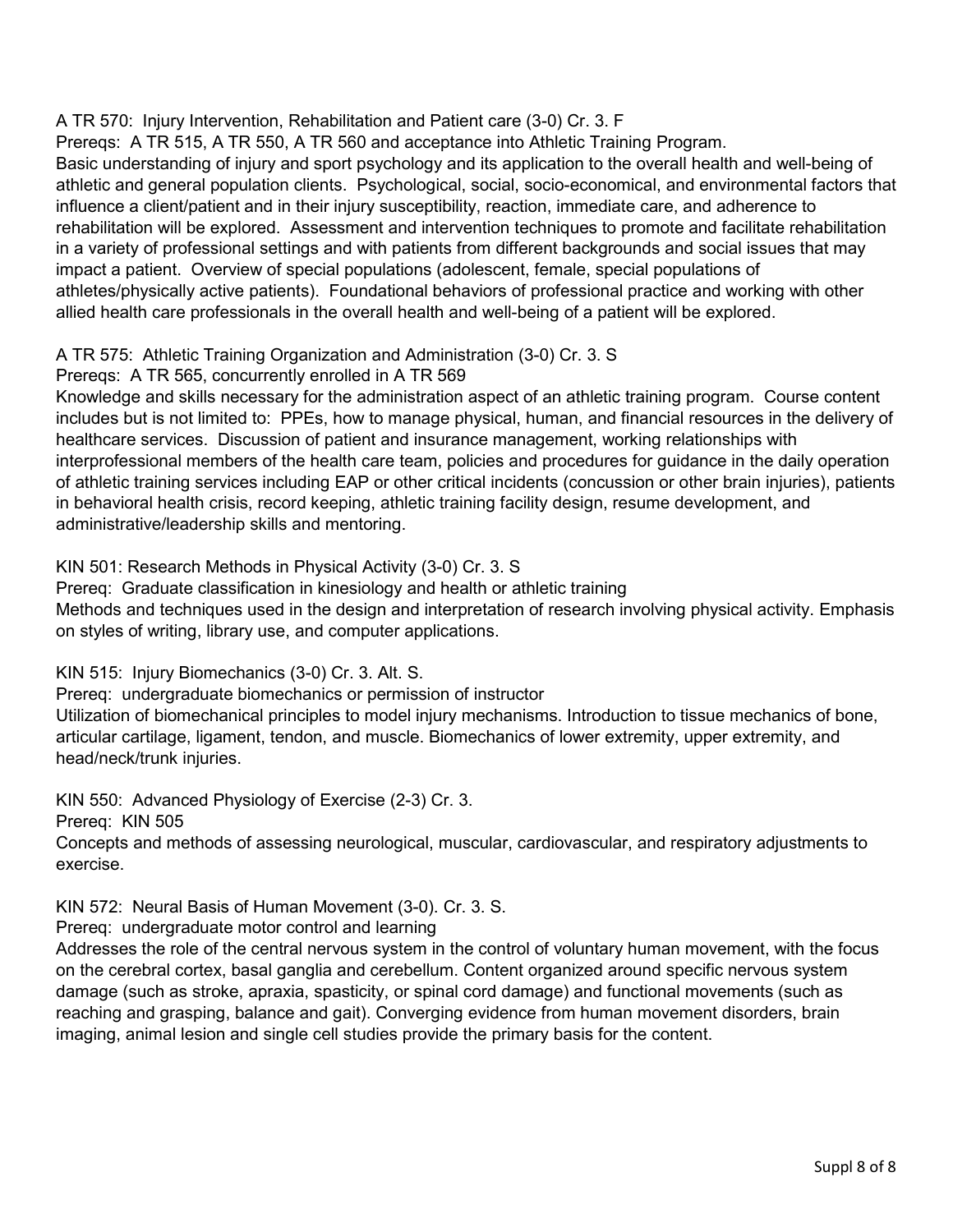

## **GRADUATE COLLEGE Office of the Dean**

201 Gilmore Hall lowa City, Iowa 52242-1320 319-335-2143 Fax 319-335-2806

June 15, 2018

Laura D. Jolly, PhD Dean, College of Human Sciences Iowa State University

Dear Dean Jolly,

Thank you for reaching out to the University of Iowa regarding the Iowa State University proposed program, Master of Athletic Training. After consultating with vested individuals on campus, I am pleased to report no concerns regarding your proposal were raised by our program director, departmental chair, or curricular college dean. It is without reservation that the University of Iowa Graduate College supports your proposal.

Sincerely,

John della

John C. Keller Interim Vice President for Research and Economic Development Associate Provost for Graduate and Professional Education Dean, the Graduate College

cc: Susan Curry, Interim Provost, University of Iowa Brooks Jackson, VP for Medical Affairs and Dean, Carver College of Medicine. Philip E. Martin, ISU, Professor and Chair, Department of Kinesiology Warren Darling, Chair, UI Department of Health and Human Physiology Megan Lundstrom, UI Athletic Training Program Director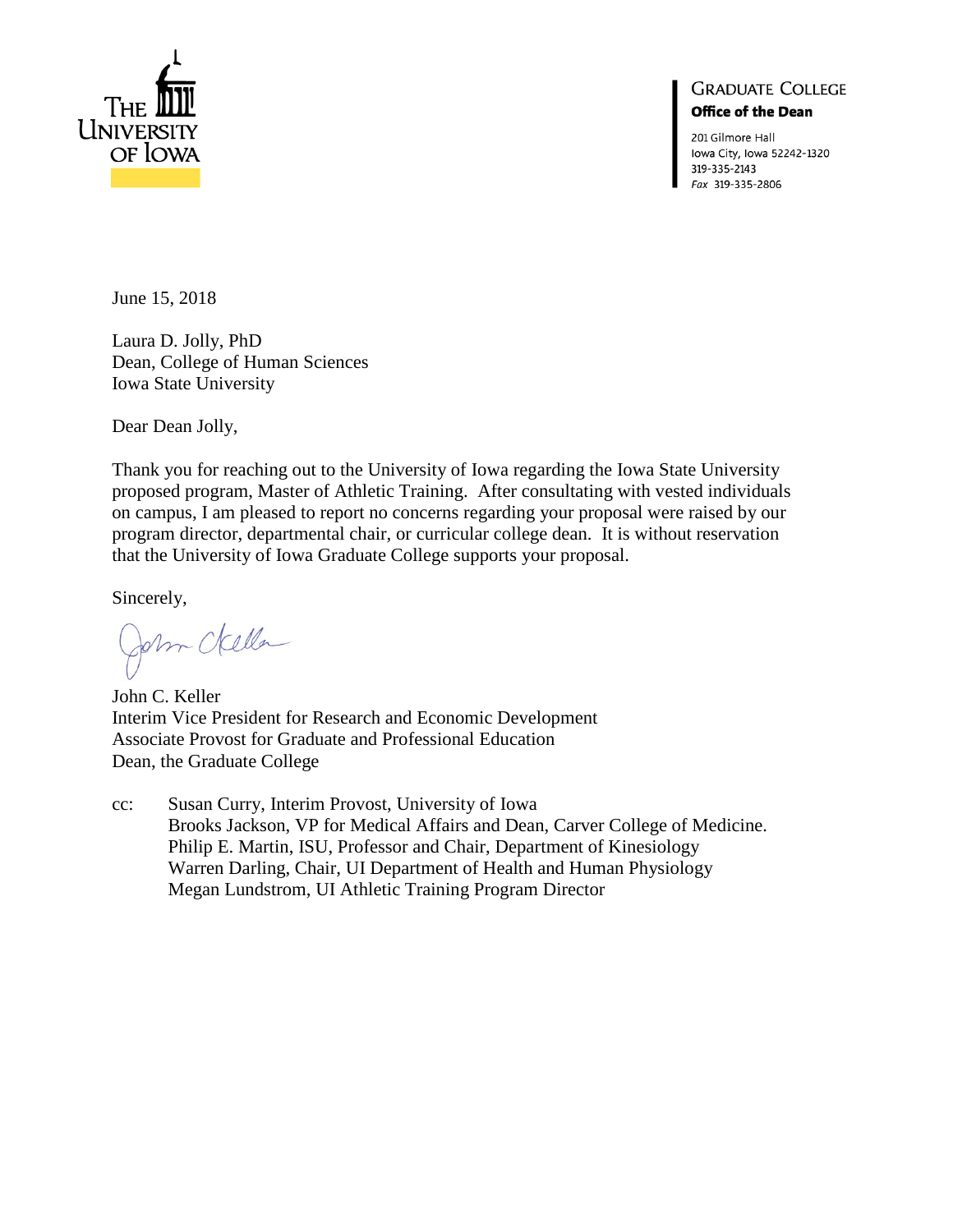

DATE: October 18, 2018

TO: Laura D. Jolly, Ph.D. Dean, College of Human Services Dean's Chair and Professor of Apparel, Events, and Hospitality Management

Gaëtane Jean-Marie, Ph.D. *Laitone* fe*n Marie*<br>Dean, College of Education FROM: Richard O. Jacobson Endowed Chair of Leadership in Education

Oksana Grybovych Hafermann, Ed.D. Head, Department of Health, Recreation and Community Services (HRCS)

SUBJECT: Letter of Support for Establishing a Master of Athletic Training at ISU

Dear Dean Jolly,

Thank you for sharing your proposal to develop a professional Master of Athletic Training program within the Department of Kinesiology at Iowa State University. We recognize that the new CAATE accreditation standards require athletic training education to occur at the master's level. As you are aware, we launched the first accredited professional Master of Athletic Training Program in the state of lowa in the summer of 2018. We greatly appreciate your continuous support of our program, and would like to offer you our support.

The Council of Provosts among the regent institutions has asked for an era of collaboration, one in which we can work together on so that new efforts can complement existing programs. We have a shared understanding of the nature and value of collaboration, and are eager to collaborate with our fellow Regent's programs.

In the College of Education, we welcome the opportunity to work with Iowa State University faculty to explore opportunities for collaboration. Again, thank you for reaching out to us for support, and we look forward to future collaboration.

cc: Dr. Patrick Pease, Associate Provost for Academic Affairs